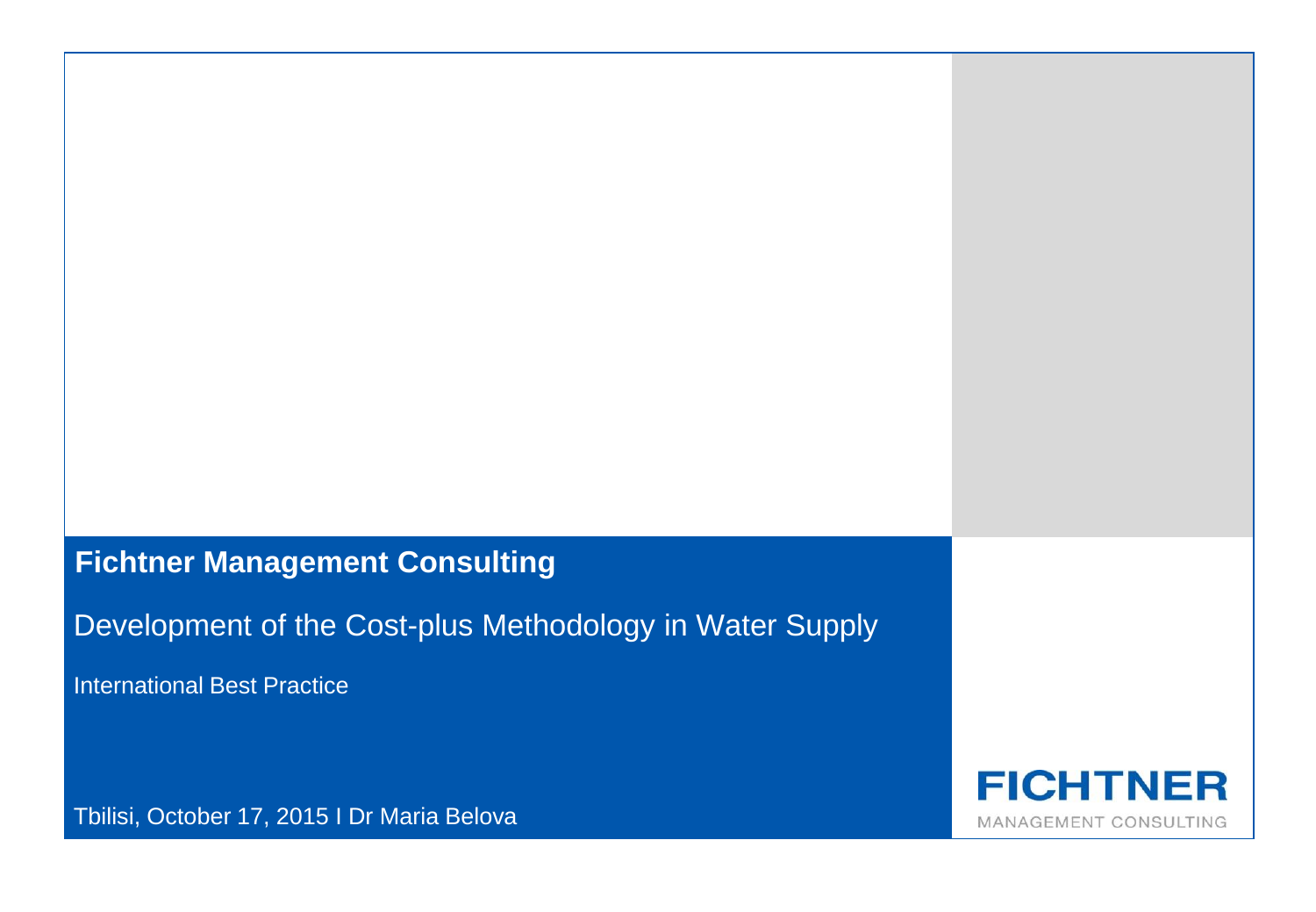Critical Issues Identified

Guiding principles

**WACC** 

Regulatory Asset Base

Inflation Indexing

Cost Subsidies

Losses (technical and commercial) and Metering

Pressure Zones (Tariff)

Forward Looking Regulation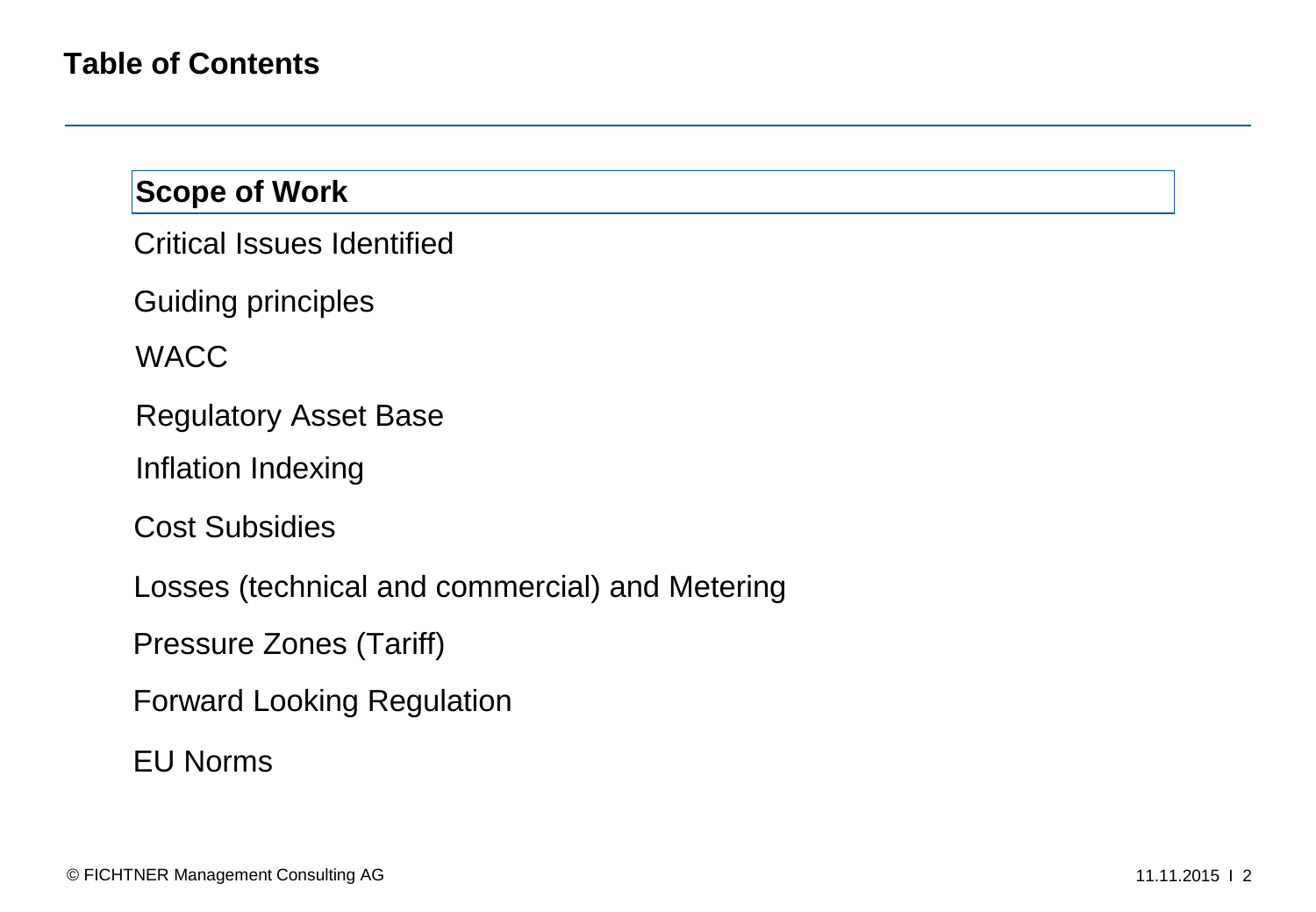# **The project has been implemented under two steps including a thorough review of the status quo and the analysis of best practice on identified gaps**

**Project Approach and Scope of Work**

| <b>Main steps</b>                                            | <b>Activities</b>                                                                                                                                                                                         |
|--------------------------------------------------------------|-----------------------------------------------------------------------------------------------------------------------------------------------------------------------------------------------------------|
| Review of the existing tariff<br>methodology in water supply | 1.1 Review of the cost structure<br>1.2 Review of the calculation of allowed profit<br>1.3 Analysis of the methods for the tariff calculation<br>1.4 Analysis of other tariff related matters as required |

|          | <b>Main steps</b>                                                  | <b>Activities</b>                                                                                                                                                                                                                              |
|----------|--------------------------------------------------------------------|------------------------------------------------------------------------------------------------------------------------------------------------------------------------------------------------------------------------------------------------|
| $\bf{2}$ | Analysis of the best practice tariff<br>regulation and gap analyis | 2.1 Compilation of the best practice for tariff setting in water supply<br>2.2 Identification of the main options relevant for Georgia<br>2.3 Outlining of the key gaps in the current practice<br>2.4 International experience regarding gaps |

 **Sources for best practice analysis:** European regulators, articles & handbooks, regulatory associations (Energy Regulators Regional Association – ERRA), The International Water Association (IWA), articles and data compiled by International Financial Institutions (IFIs) such as the World Bank and EBRD, utilities' data, Fichtner experience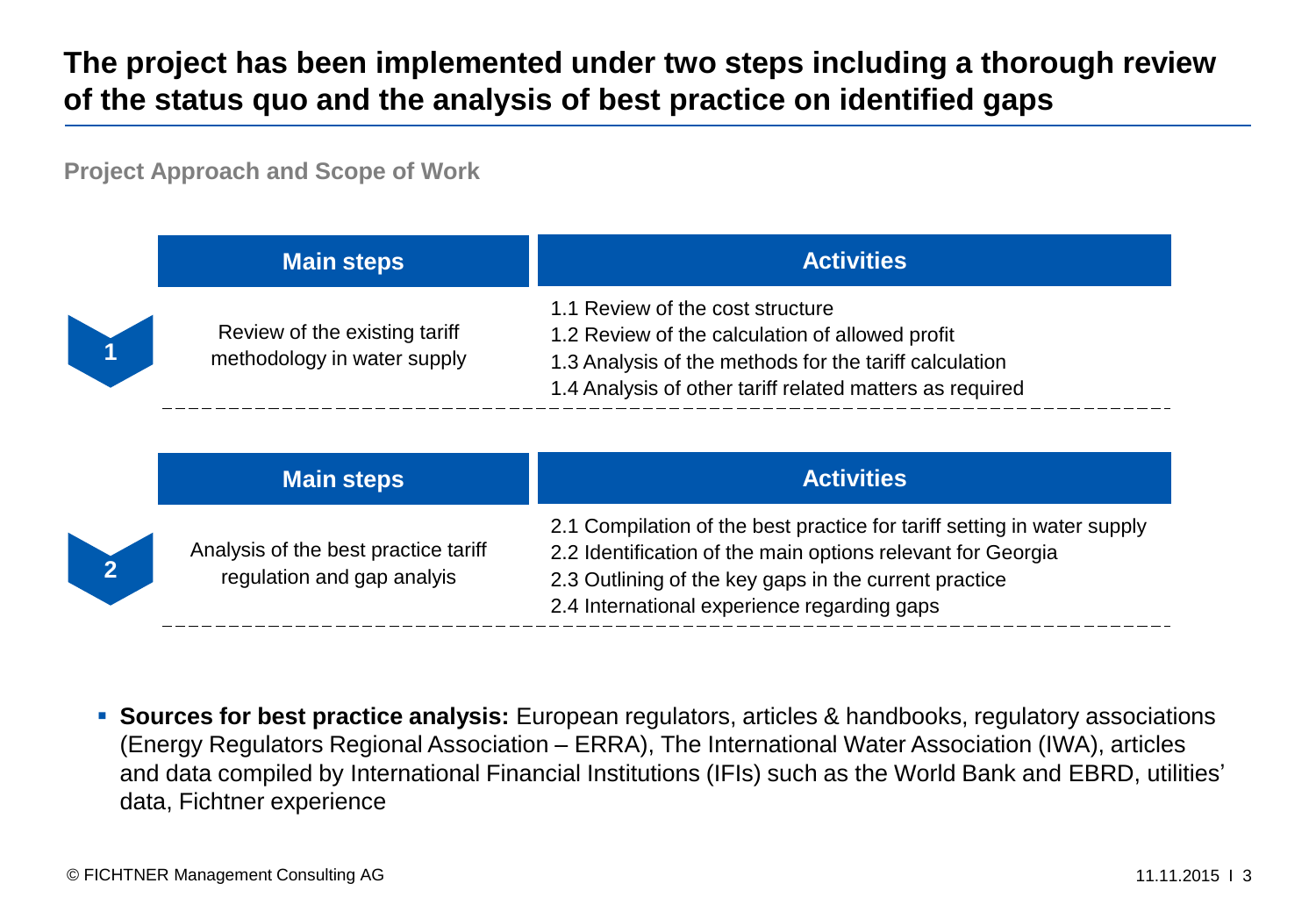#### **Critical Issues Identified**

Guiding principles

**WACC** 

Regulatory Asset Base

Inflation Indexing

Cost Subsidies

Losses (technical and commercial) and Metering

Pressure Zones (Tariff)

Forward Looking Regulation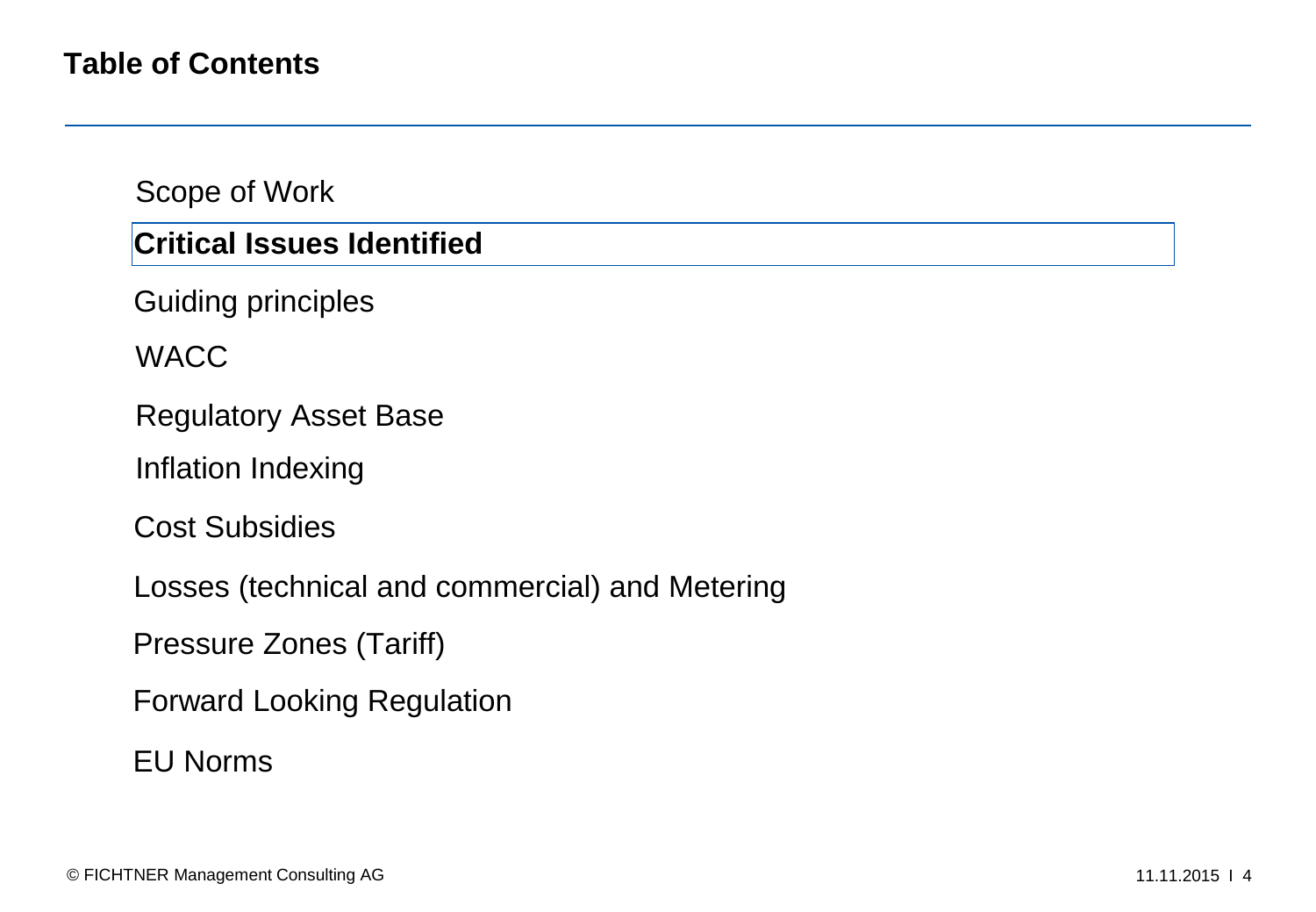**Critical Issues**

**(1) WACC: The WACC calculations should be transparent and updated periodically. Also, the WACC should mirror market risks. Therefore, the WACC level should be reconsidered**

**(2) RAB: Many assets in Georgia are old. In order to take this situation into account and to incentivize appropriate investment, assets should be accounted for at their replacement value**

**(3) Inflation: Currently, inflation is not considered, however, inflation is beyond the control of the operator**

**(4) Subsidies: Excessive use of subsidies such as excessive cross subsidization distorts the market. Subsidies should be targeted at vulnerable groups**

**(5) Losses/Metering: The feasibility of metering depends on the increase of the payback period as well as the level of tariffs. Under the current situation, the utilities are not incentivized to install meters**

**(6) Other: Pressure zones, forward looking regulation, EU requirements**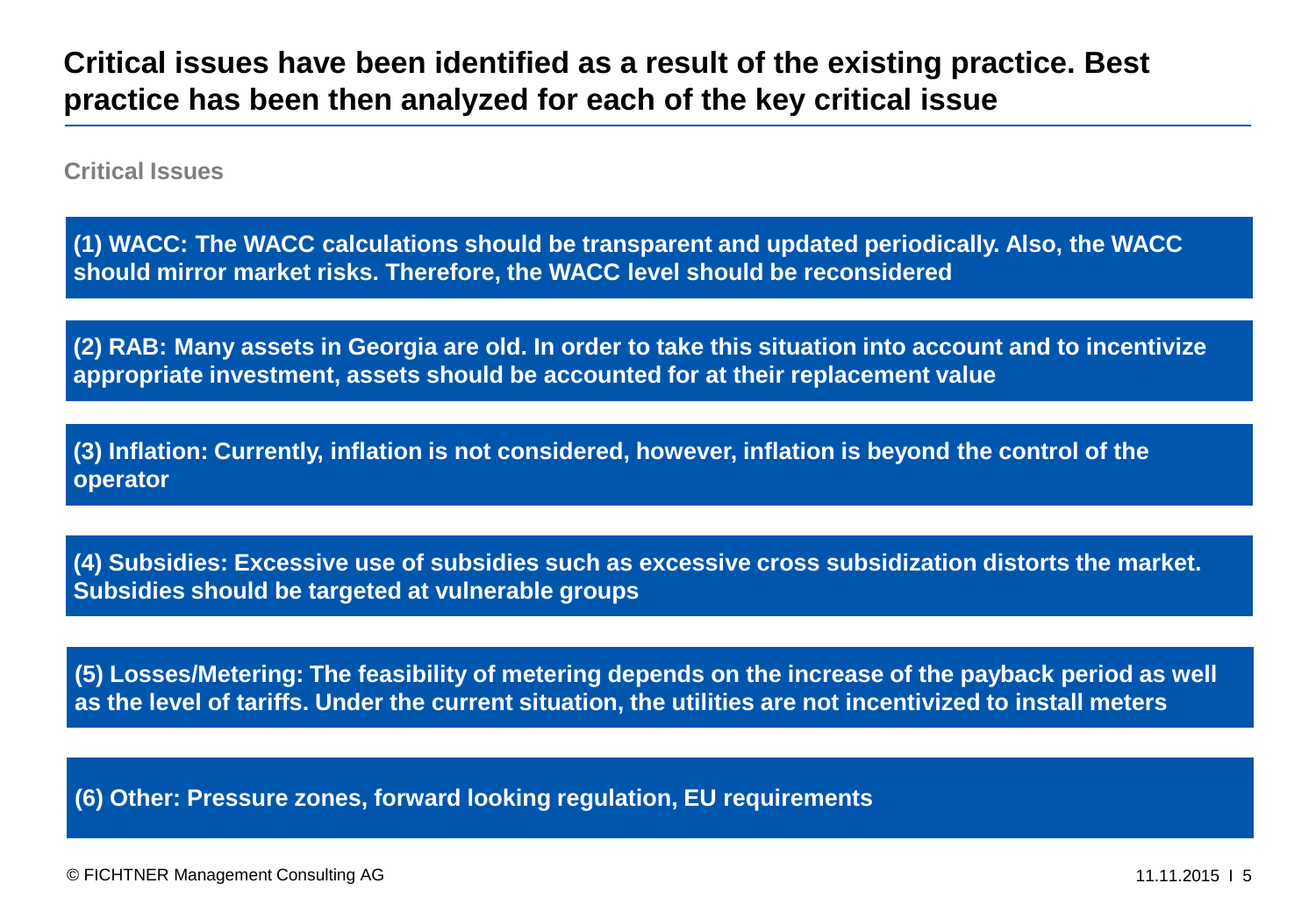Critical Issues Identified

# **Guiding principles**

WACC

Regulatory Asset Base

Inflation Indexing

Cost Subsidies

Losses (technical and commercial) and Metering

Pressure Zones (Tariff)

Forward Looking Regulation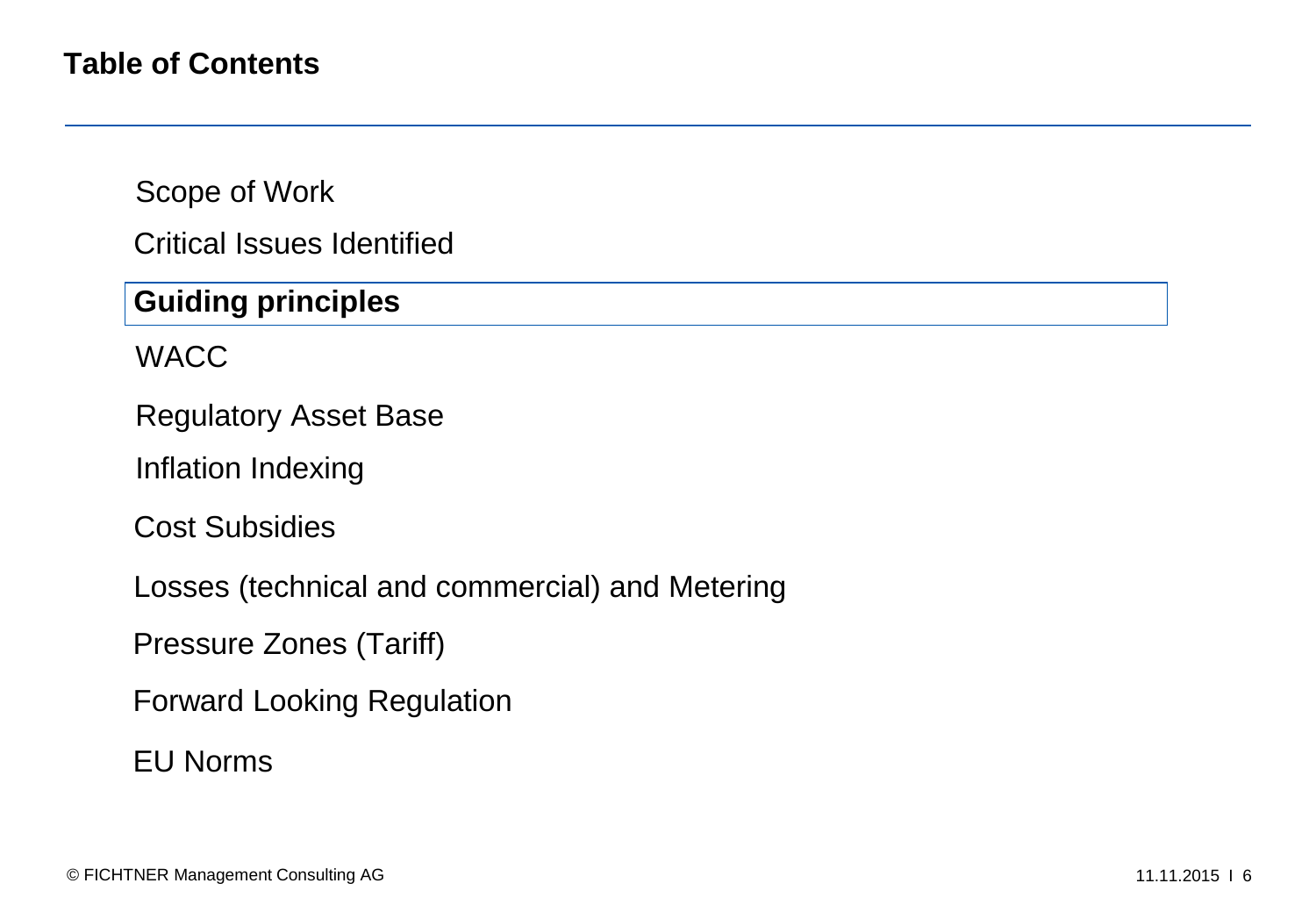# **Regulation should be based on a number of principles to ensure the high quality provision of services based on a fair and transparent approach**

**Regulation Principes**

| <b>Transparency</b>  | Cost calculation, tariff setting and decision making must be transparent         |  |
|----------------------|----------------------------------------------------------------------------------|--|
|                      |                                                                                  |  |
| <b>Equality</b>      | Service provision should strive to treat all customers on an equal basis         |  |
|                      |                                                                                  |  |
| <b>Participation</b> | Stakeholders should be involved in the decision making process                   |  |
|                      |                                                                                  |  |
| <b>Adaptability</b>  | Tariff shall adapt with respect to economic, technological and social conditions |  |
|                      |                                                                                  |  |
| <b>Other</b>         | Accessibility, effective conflict resolution, universality, etc.                 |  |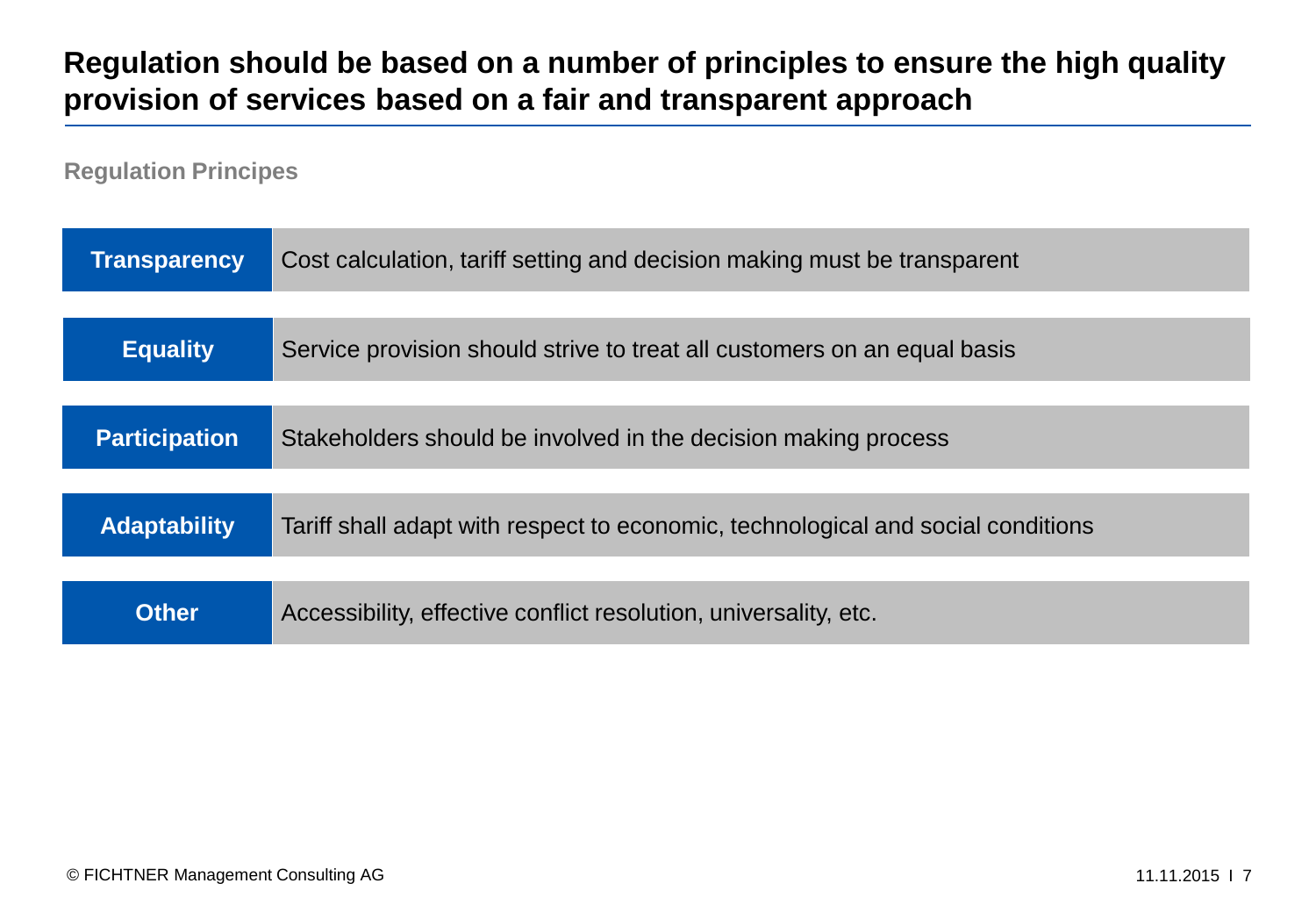Critical Issues Identified

Guiding principles

#### **WACC**

Regulatory Asset Base

Inflation Indexing

Cost Subsidies

Losses (technical and commercial) and Metering

Pressure Zones (Tariff)

Forward Looking Regulation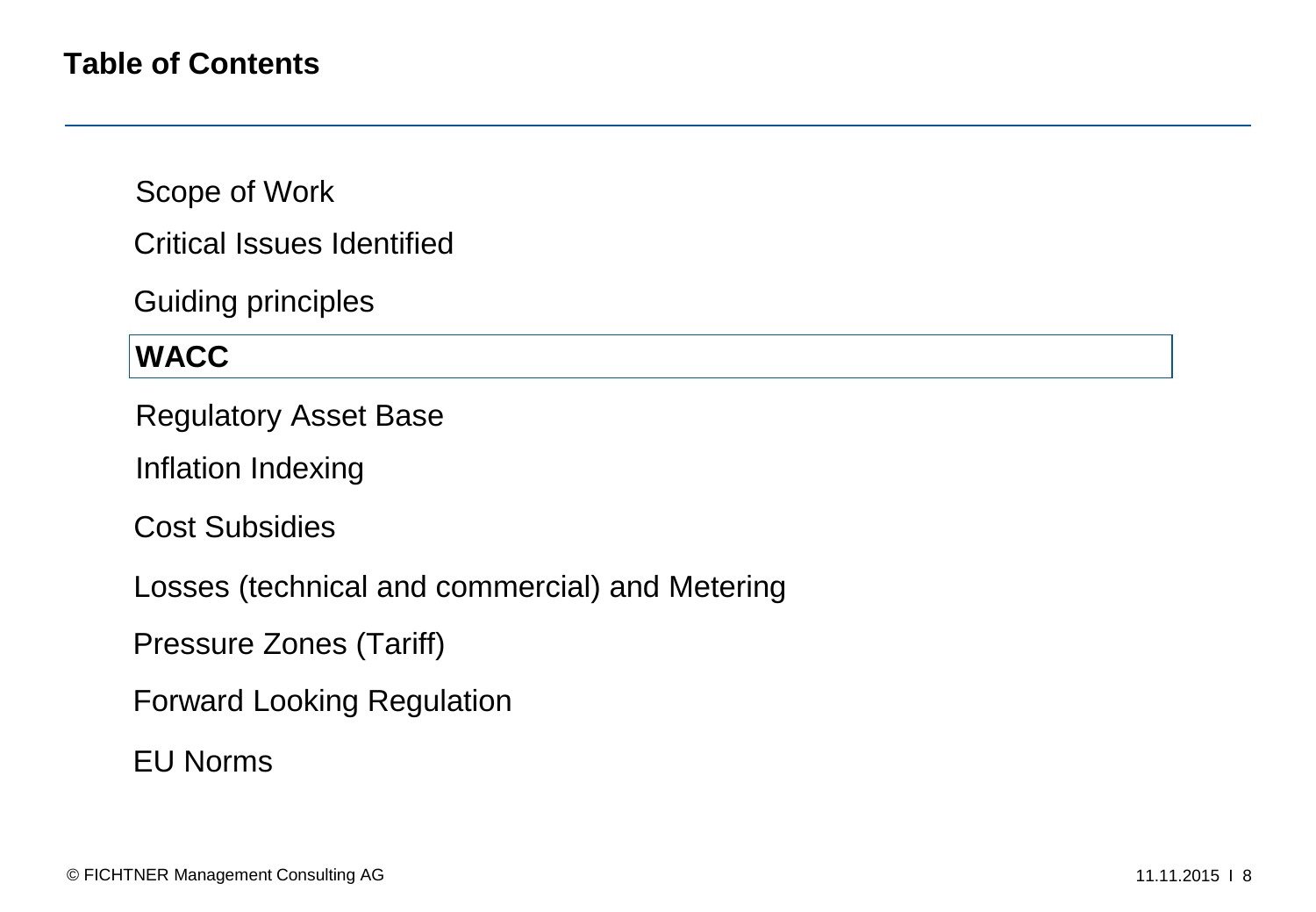# **The WACC is determined by means of return on equity, cost of debt and the shares of equity and debt**

**WACC: International Approach**

**WACC Formula**

$$
WACC = R_e \left(\frac{E}{D+E}\right) + R_d \left(\frac{D}{D+E}\right)
$$

- Re and Rd are the return on equity and cost of debt, respectively
- **a**  $\frac{E}{D+E}$  and  $\frac{E}{D+E}$  are the shares of equity and debt, respectively. This is also called gearing. *E*  $E$ <sup>*u*</sup> *D* + *E D*  $^+$

**This is standard internationally and is applied by most water and electricity utilities around the world. International differences lie in the following:**

**Return on debt and equity**

- **Return on equity:** This is the tricky part and can be estimated through the Capital Asset Pricing Model (CAPM), Risk Premium Model or the Discounted Cash Flow Model**.** CAPM is common internationally
- **Return on debt:** Internationally common is the determination of the risk free rate as cost of debt or to use bond interest of a comparable company if no own bonds are issued

**Real vs. nominal**

- **Real WACC:** Excludes inflation i.e. (1+ nominal WACC) / (1 + rate of inflation) 1
- **Nominal WACC:** Includes inflation as shown under WACC formula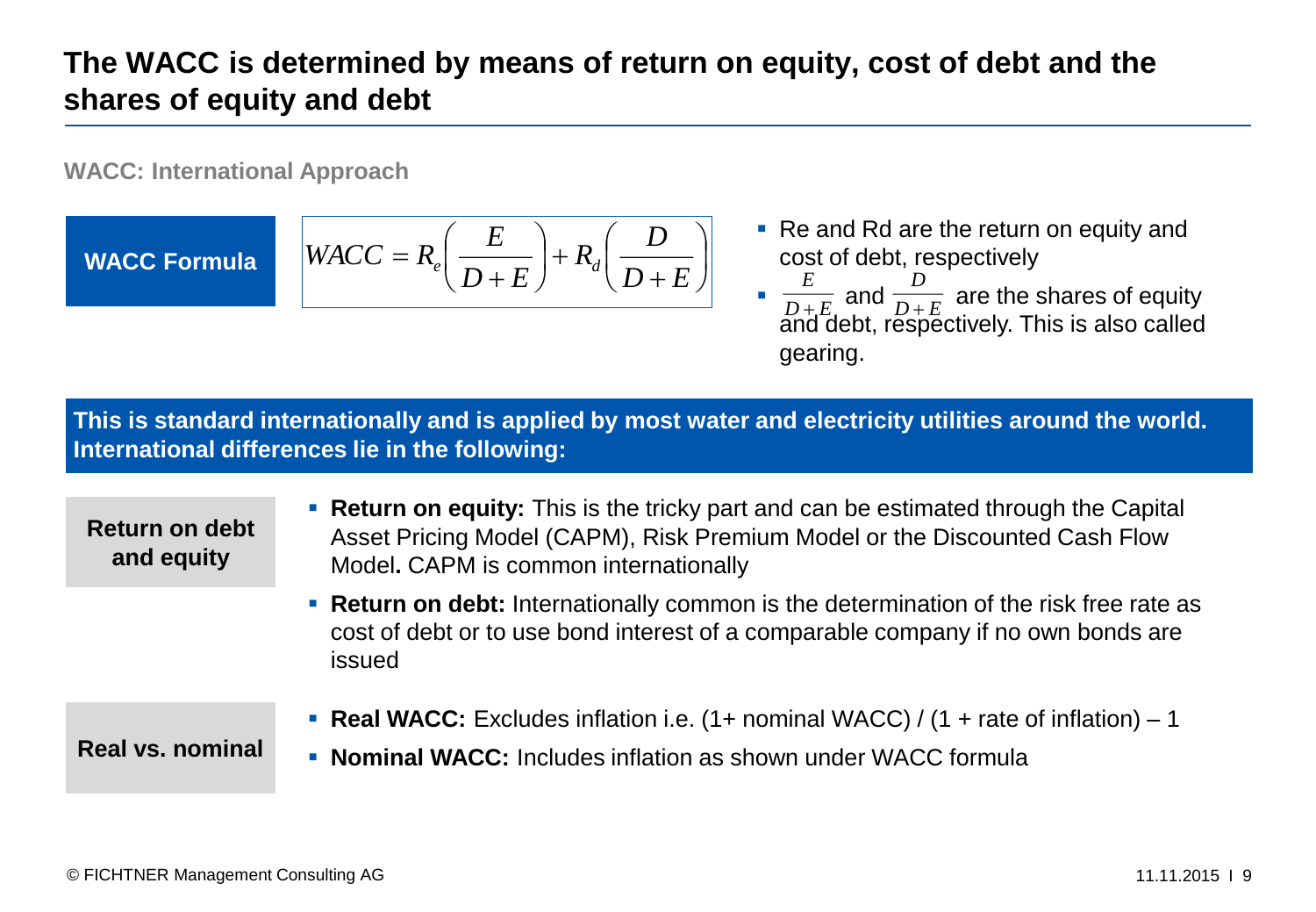# **WACC shall be calculated in a transparent manner and must reflect market risks as well as the country specifics**

**WACC: International Options and Applicability**

| <b>Options</b>                        | • Mostly, WACC is calculated as real WACC where the cost of debt is determined as<br>the risk free rate (Government Bonds) and the return on equity is determined by<br>means of the CAPM |  |  |
|---------------------------------------|-------------------------------------------------------------------------------------------------------------------------------------------------------------------------------------------|--|--|
|                                       | • This is applied by most European regulators such as Ofwat and Ofgem (UK) but also<br>in Netherlands, Belgium, Serbia, Kosovo, Greece, Albania, etc.                                     |  |  |
|                                       | • How long should be the averaging period? Bonds with what term to maturity?                                                                                                              |  |  |
| <b>Decisions on</b><br>cost of debt   | • Averaging period of risk free rate: Short averaging periods of quotes of the risk free<br>rate reflect the current market conditions, while long averaging periods reflect the          |  |  |
|                                       | normal conditions of the market                                                                                                                                                           |  |  |
|                                       | <b>Term to maturity (bonds):</b> Short term, i.e. 5 years, better reflects regulatory periods,<br>while long term better reflects asset lives                                             |  |  |
|                                       | <b>The CAPM</b> is calculated by solving the following equation: $\text{Re} = \text{rf} + (\text{rm} - \text{rf}) * \beta$                                                                |  |  |
| <b>Estimating</b><br>return on equity | Where: Re is expected rate of return on equity, rf, the risk free rate, $rm - rf$ , the<br>market risk premium, $\beta$ , the beta coefficient (movement with market)                     |  |  |
|                                       | • The beta can be estimated through regression analysis                                                                                                                                   |  |  |
| <b>Applicability</b>                  | • The calculation of the WACC must be done in a transparent manner and must reflect<br>market risks as well as the country specifics<br>• Also, the WACC should be updated regularly      |  |  |
|                                       |                                                                                                                                                                                           |  |  |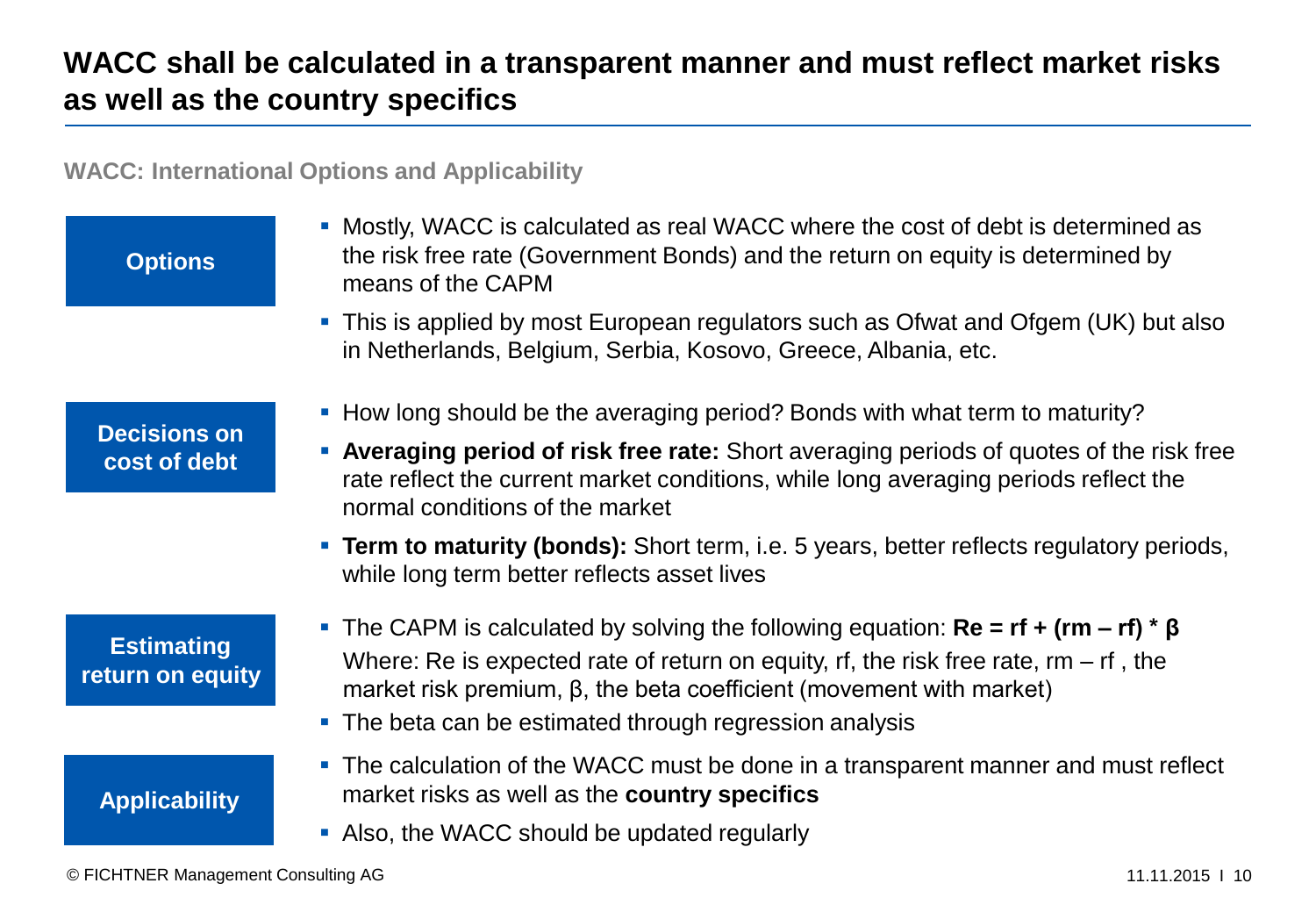## **WACC calculations must be done in a transparent manner as well as should be updated regularly and should reflect the risks of the market**

**Critical Issues Concerning WACC**

**(1) The WACC calculations need to be done in a transparent fashion in order to make them understandable and allow for updates**

**(2) The WACC must be updated periodically in order to reflect the new market situation, i.e. the same WACC is not applicable over a long period of time as the market conditions change** 

**(3) Currently, in Georgia, the WACC appears to be too low and may not reflect the market risks**

**(4) Although it is common to derive the real WACC, inflation must be considered when determining the regulatory asset base**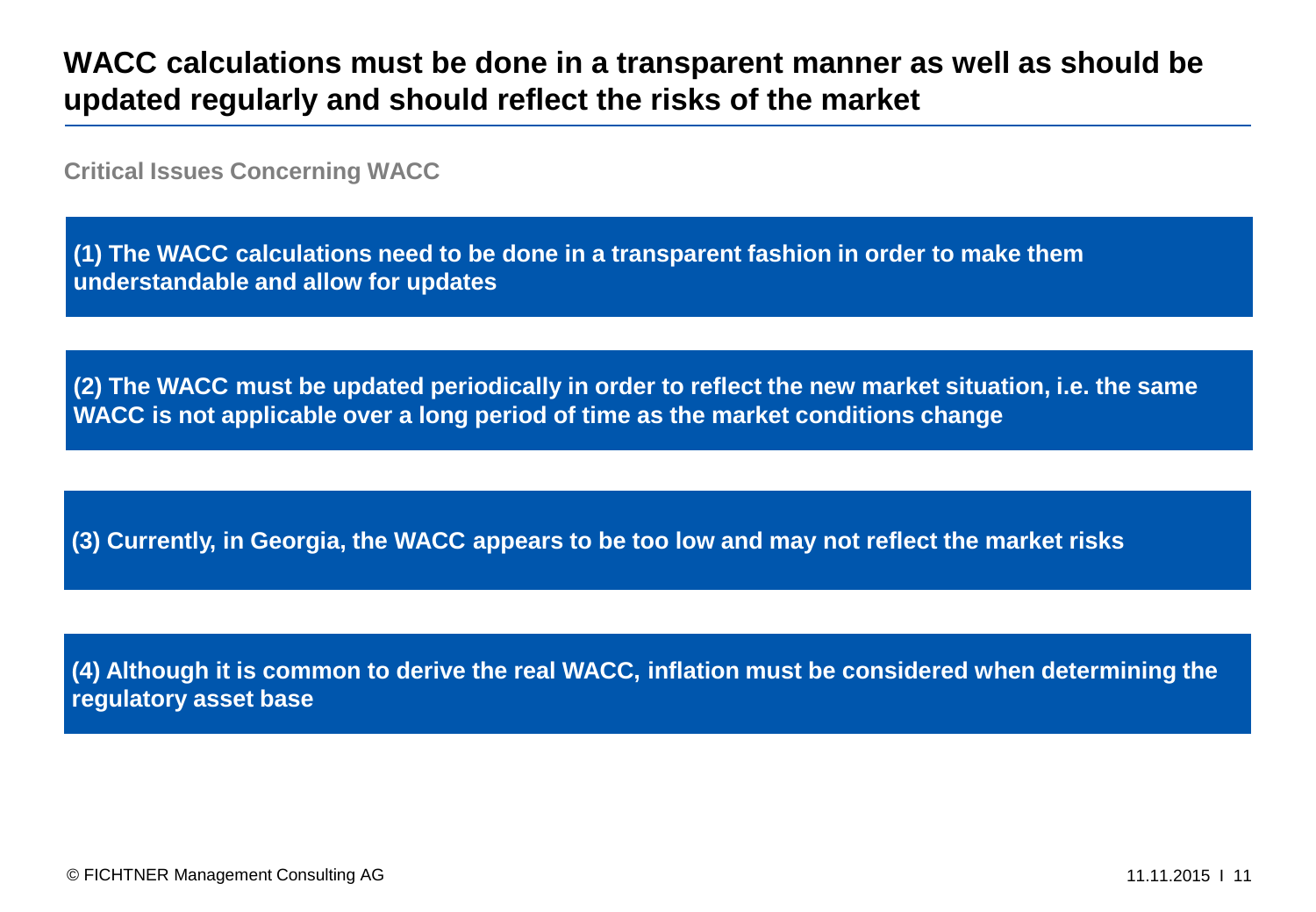Critical Issues Identified

Guiding principles

**WACC** 

#### **Regulatory Asset Base**

Inflation Indexing

Cost Subsidies

Losses (technical and commercial) and Metering

Pressure Zones (Tariff)

Forward Looking Regulation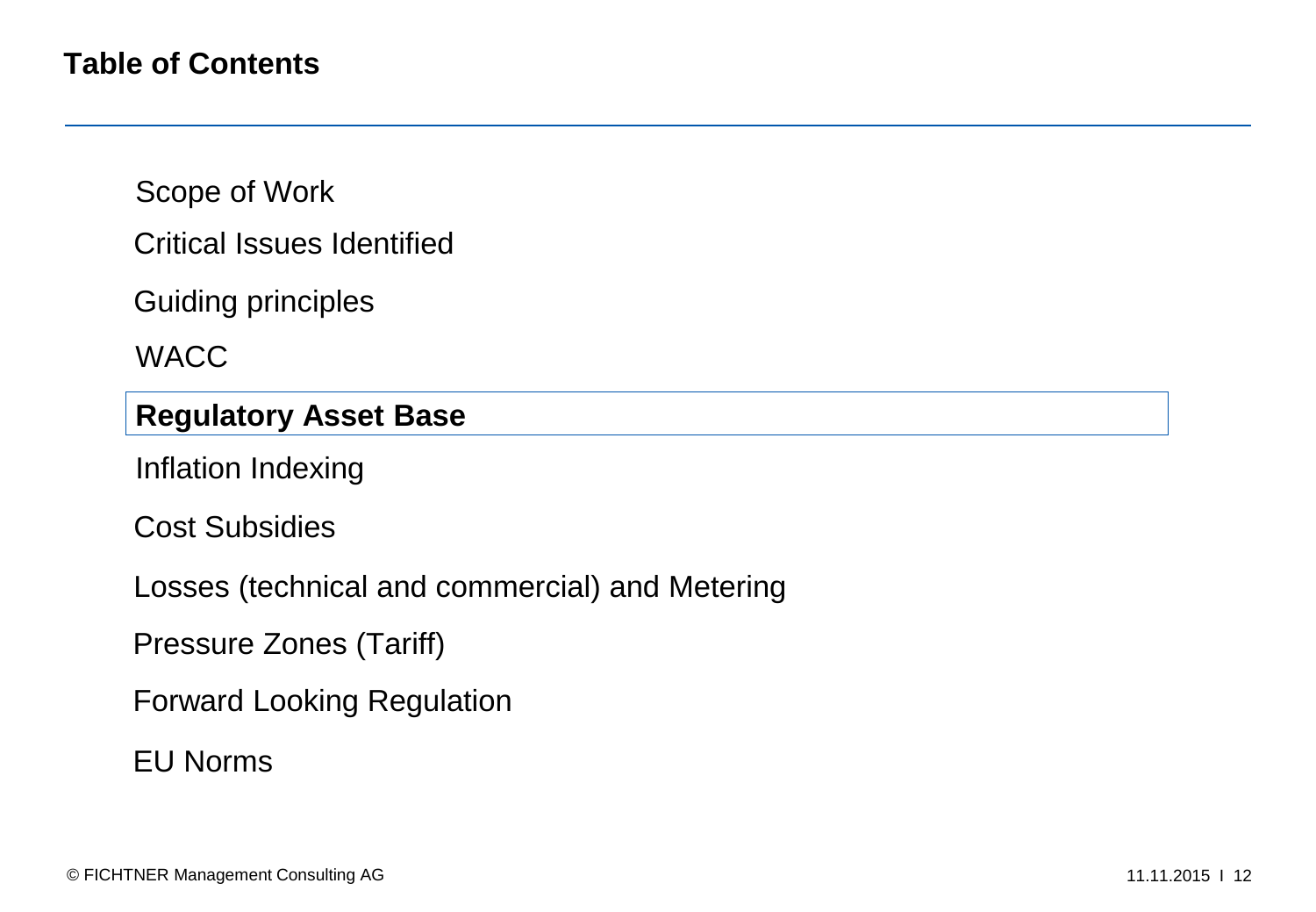# **RAB is a dynamic concept and is adjusted in order to take into account CAPEX, asset disposal and depreciation periodically**

**Regulatory Asset Base: International Approach**



- The figure depicts the roll-forward methodology for the regulatory asset base
- This is internationally common and used by Ofwat, Czech Republic, Slovakia, Hungary, Poland, Rumania, Bulgaria, etc.
- The regulatory asset base may be adjusted to inflation by adjusting the value of assets each year through CPI adjustment.
- The tricky part regarding RAB approaches is *how are assets valued, and how are opening values established?*

**There are several methodologies to assess the assets such as historical value, replacement value or deprival value. Each of these methodologies have particular advantages and disadvantages. No single method is dominantly applied throughout the world.**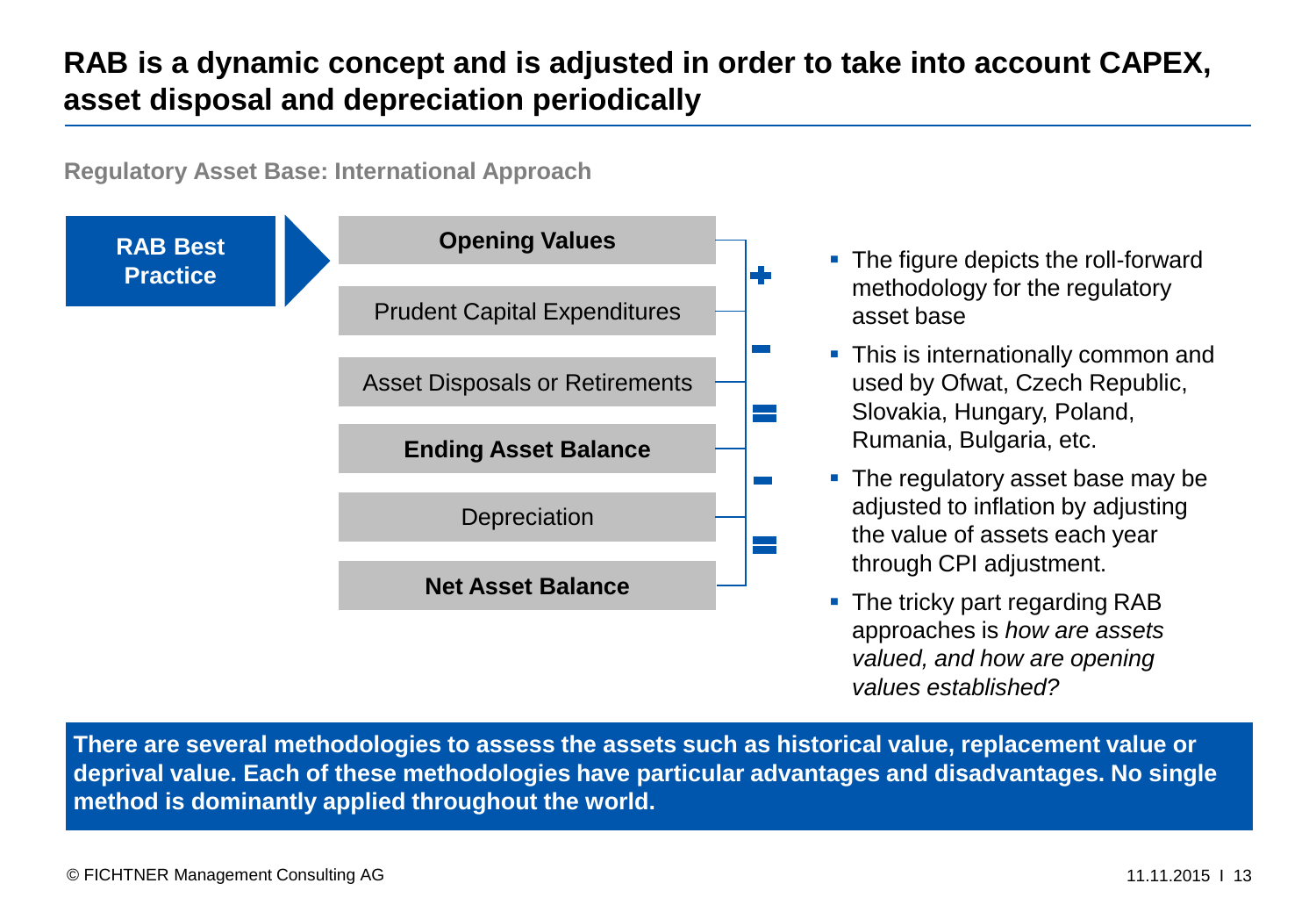# **There are several methodologies applied around the world, while each has its merits and disadvantages. There is no single dominant methodology**

**Regulatory Asset Base: International Options**

| <b>Historic Value</b>              | Values assets at their original purchase price                                                                                                                                                                    |  |  |
|------------------------------------|-------------------------------------------------------------------------------------------------------------------------------------------------------------------------------------------------------------------|--|--|
|                                    | • Advantages: Administratively efficient, easily audited, relatively inexpensive<br><b>Disadvantages:</b> Asset undervaluation during high inflation and overvaluation in<br>times of technological change        |  |  |
| <b>Replacement</b><br><b>Value</b> | Calculates the fair value of the assets                                                                                                                                                                           |  |  |
|                                    | • Advantages: Assets are valued in current prices, more stable RAB<br>• Disadvantages: Entails estimation/judgment, may require expert advice                                                                     |  |  |
| <b>Deprival Value</b>              | Minimum of the replacement cost plus the economic value of assets                                                                                                                                                 |  |  |
|                                    | • Advantages: Discourages inefficient investment<br><b>Disadvantages:</b> Asset's value depends on the future cash flow but the latter<br>depends on initial asset values. Very complex and therefore hardly used |  |  |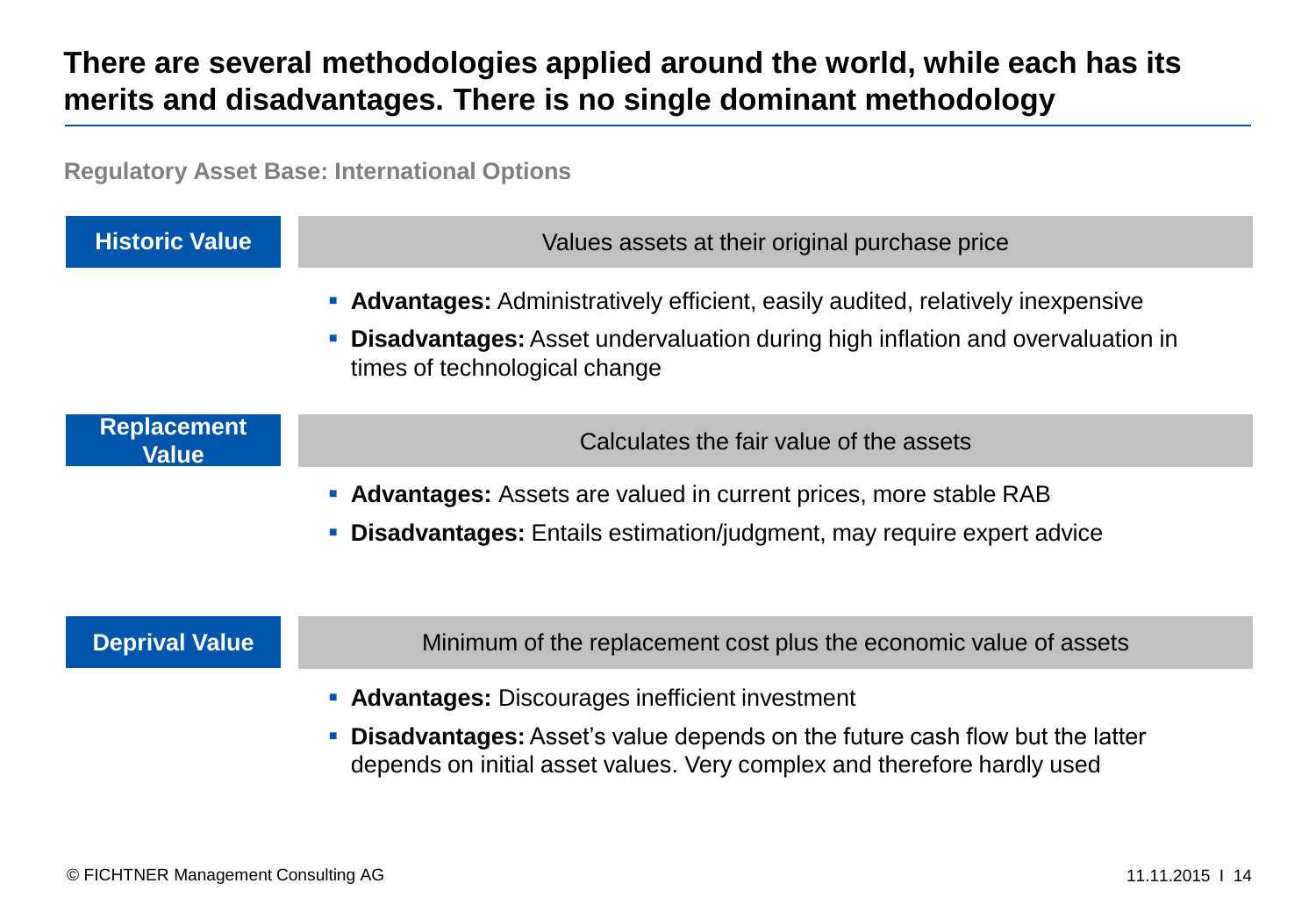# **The applicability to GWP should be subject to further discussion, given the pros and cons of each of the outlined methodologies**

**Regulatory Asset Base: Applicability to GWP**

**Applicability**



Any of the asset valuation methodologies is applicable to GWP. Discussions should be surrounding the trade-offs regarding complexity of methodology and value added

**Valuation of Assets**



The question surrounding asset valuation methodology is only relevant for "old" assets. New assets should just be valued at their investment cost/CAPEX

**International Experience**



Often the historic cost approach is applied due to its simplicity. However, around the world regulators and utilities do not use dominantly a single methodology



Given the increased tariff stability and lack of over- / under-valuation, the replacement cost method may be advantageous. However, additional costs for expert advice may occur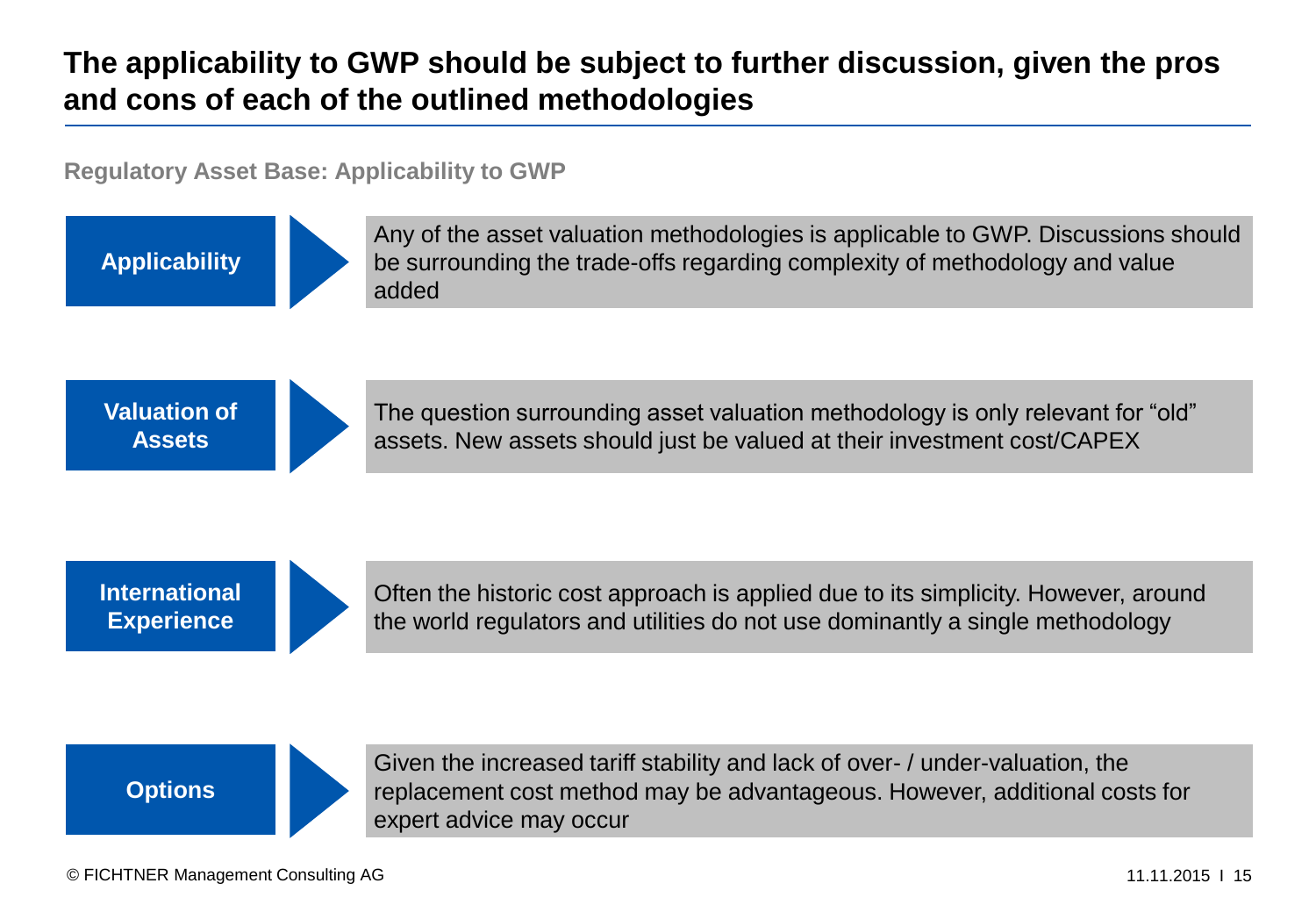## **Different valuation methods lead to different incentives. If assets are very old, replacement valuation may be better than market valuation**

**Critical Issues Concerning RAB**

**(1) The critical point with respect to tariffs under a RAB methodology is how assets are valued. Depending on how the assets are valued, different goals can be achieved**

**(2) In Georgia, many of the assets are very old. Therefore, replacement value will most likely reflect the investments needed to replace these assets more realistically**

**(3) Similarly to WACC, the RAB derivations must be transparent and updated regularly to reflect the current state of the business environment**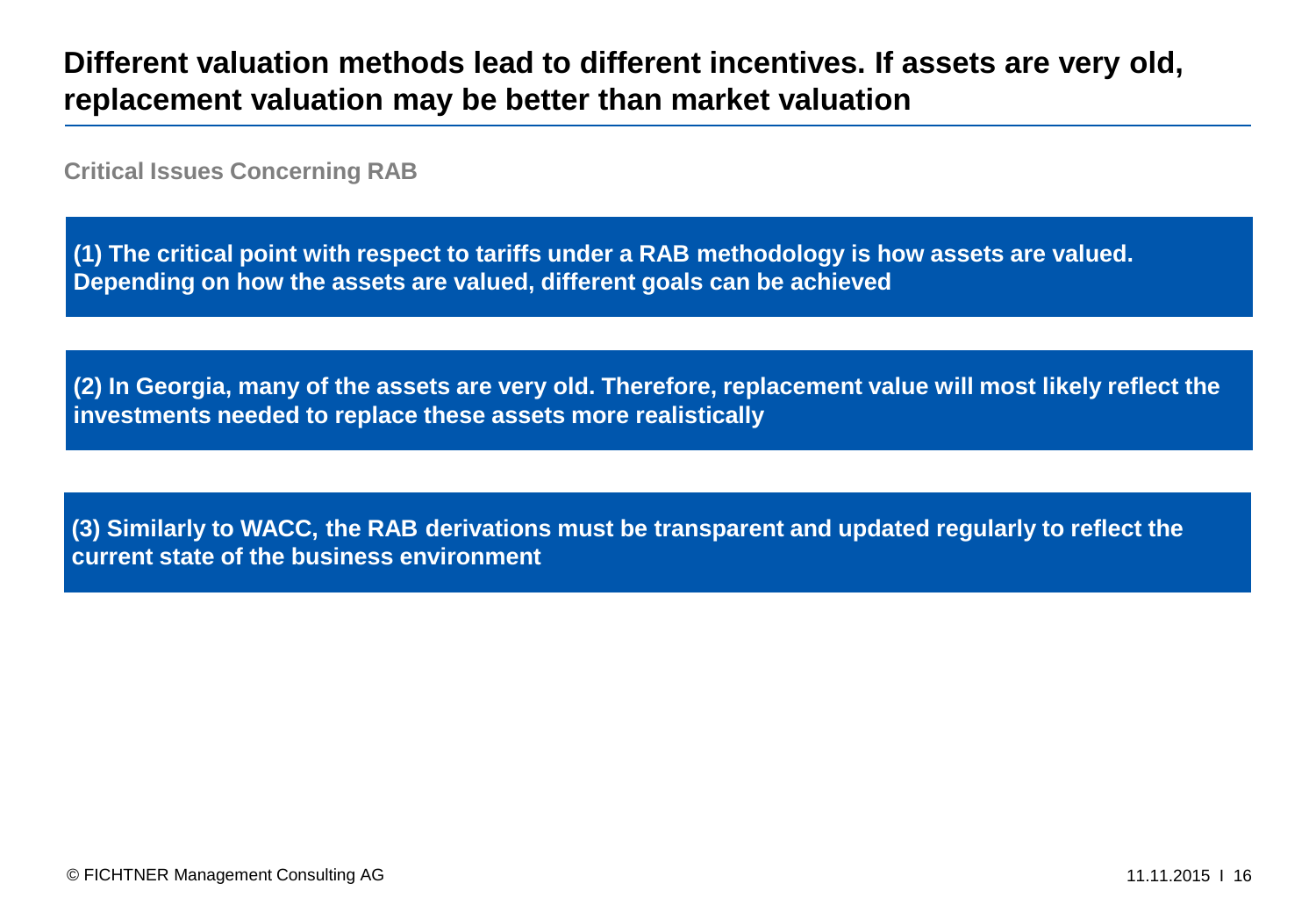Critical Issues Identified

Guiding principles

**WACC** 

Regulatory Asset Base

#### **Inflation Indexing**

Cost Subsidies

Losses (technical and commercial) and Metering

Pressure Zones (Tariff)

Forward Looking Regulation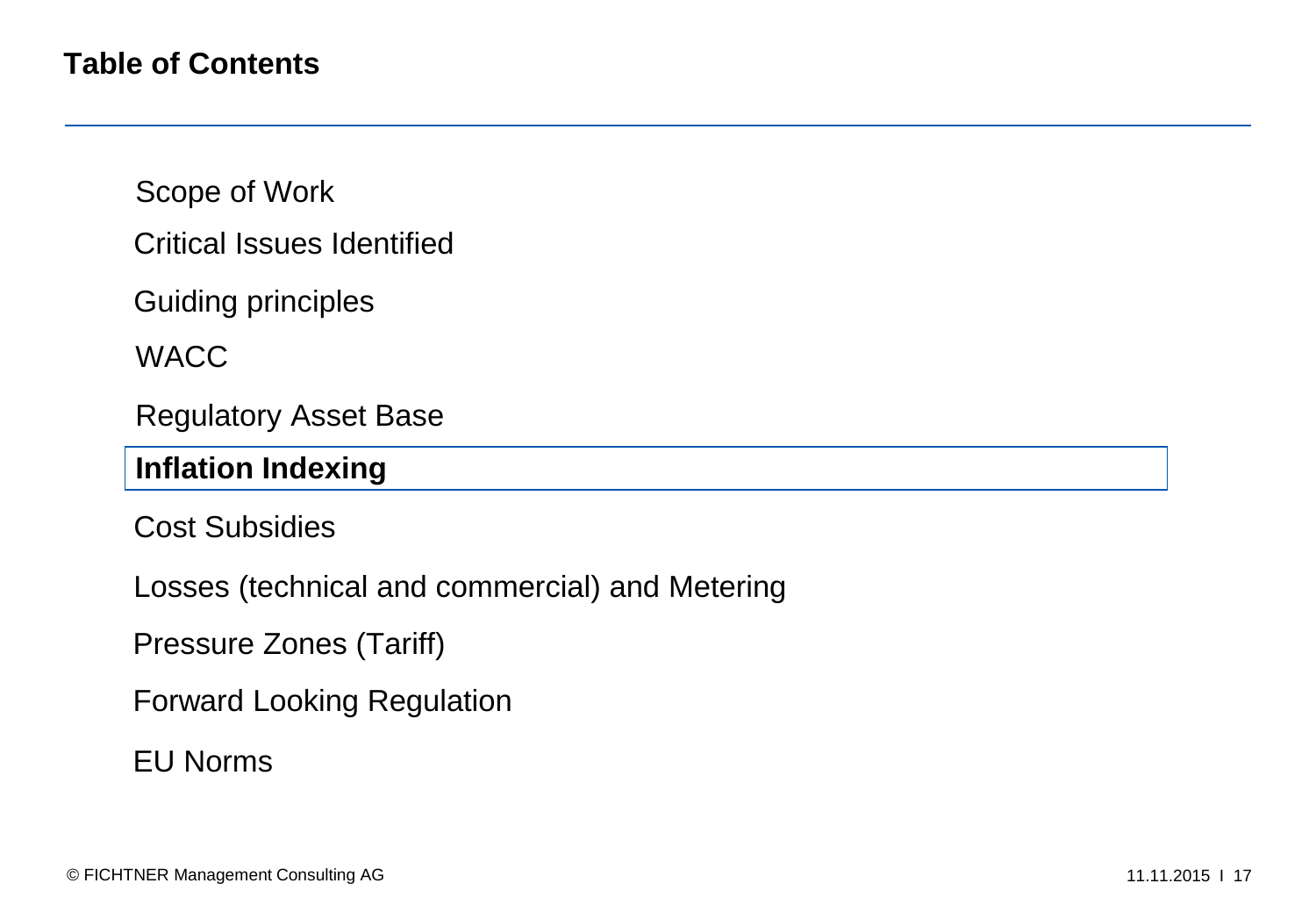# **Inflation adjustment is common practice as well as needed since inflation is beyond the control of the service provider.**

**Inflation Indexing: International Approach**

| <b>Inflation</b><br><b>Adjustment</b> | There are in principle two ways to incorporate inflation into allowed revenues. (i) Calculate<br>costs in nominal terms and not index allowed revenues to inflation, and (ii) calculate costs<br>in real terms and index allowed revenues to inflation. |                                                                                              |  |  |
|---------------------------------------|---------------------------------------------------------------------------------------------------------------------------------------------------------------------------------------------------------------------------------------------------------|----------------------------------------------------------------------------------------------|--|--|
|                                       | <b>Nominal term calculation without</b><br>inflation indexing                                                                                                                                                                                           | <b>Real term calculation and inflation</b><br>indexing                                       |  |  |
|                                       | • Service provider is exposed to<br>differences between projected and<br>actual inflation                                                                                                                                                               | • Avoidance of difference between<br>projected and actual inflation.<br>• Easy to comprehend |  |  |
|                                       | • Significant inflation risk<br>• This is less critical if there is no<br>multi-year regulatory period                                                                                                                                                  | • Is suitable for a multi-year<br>regulatory period.                                         |  |  |
|                                       | But generally, inflation is allowed to be fully passed-through to allowed revenues, as<br>this is outside of the service provider's control!                                                                                                            |                                                                                              |  |  |
|                                       | In addition, the choice of index must be considered, i.e. economy wide or just industry wide                                                                                                                                                            |                                                                                              |  |  |
| <b>Indexing</b>                       | This must be in accordance with asset valuation methodology. When using historic costs,<br>economy wide inflation is appropriate (also view of Ofwat). If replacement costs are<br>applied, industry specific inflation adjustment is appropriate.      |                                                                                              |  |  |
| © FICHTNER Management Consulting AG   |                                                                                                                                                                                                                                                         | 11.11.2015   18                                                                              |  |  |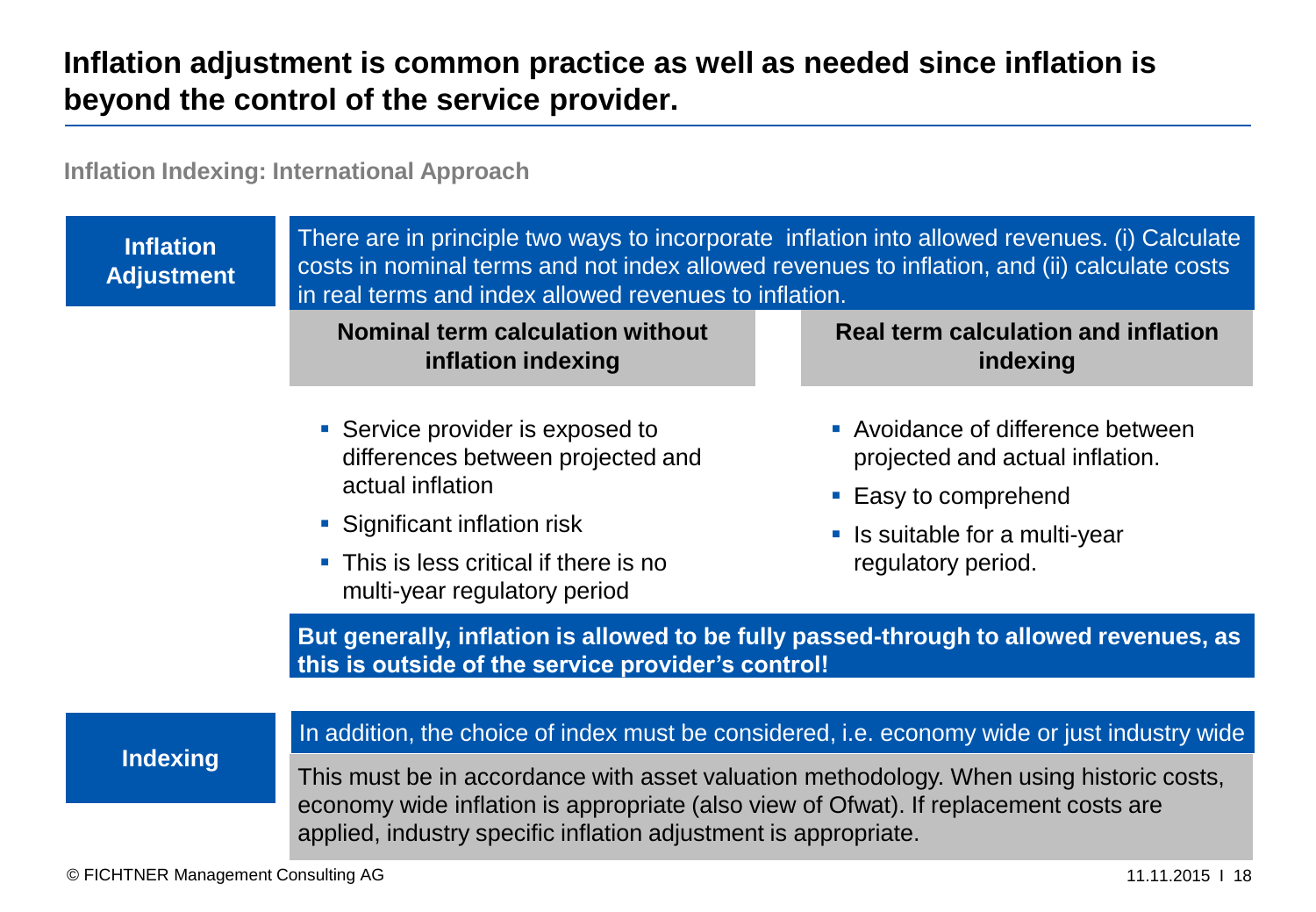# **Real term calculation and indexation of the RAB is preferable. Choice of index depends of asset valuation methodology applied**

**Inflation Indexing: Options and Applicability**

**Applicability** Inflation indexing is international practice and is recommendable for GWP since inflation is beyond the control of GWP and should therefore be passed through



Approach Mostly, costs are valued in real terms, and revenue requirements are adjusted based on an index

**International Experience**



This is common practice by regulators such as Ofwat (UK) and in other parts of Europe such as in Greece, Germany, Romania, Serbia, etc.



Real term calculation and later indexation is the preferable option. The choice of index (economy wide vs. industry specific) depends on asset valuation methodology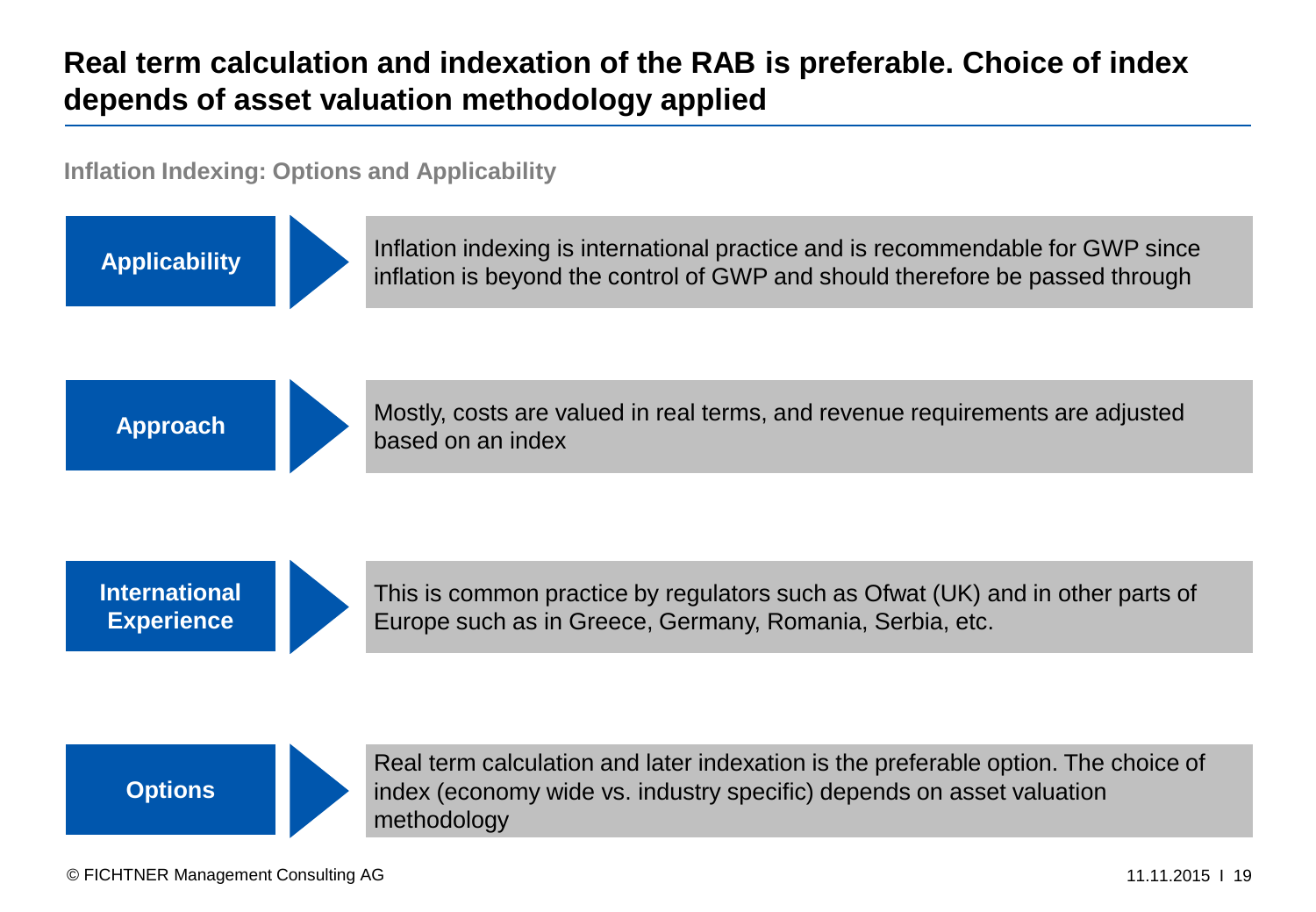## **Though inflation is a factor which is beyond the control of the utilities, currently the tariffs are not taking it into account**

**Critical Issues Concerning Inflation**

**(1) Current methodology foresees the correction of the tariffs due to inflation, however de-facto this is not applied**

**(2) The 10% inflation foreseen as a pre-requisite for the correction of the tariff is rather unrealistic**

**(3) When set up for the future periods, the tariffs do not account for the inflation during these periods**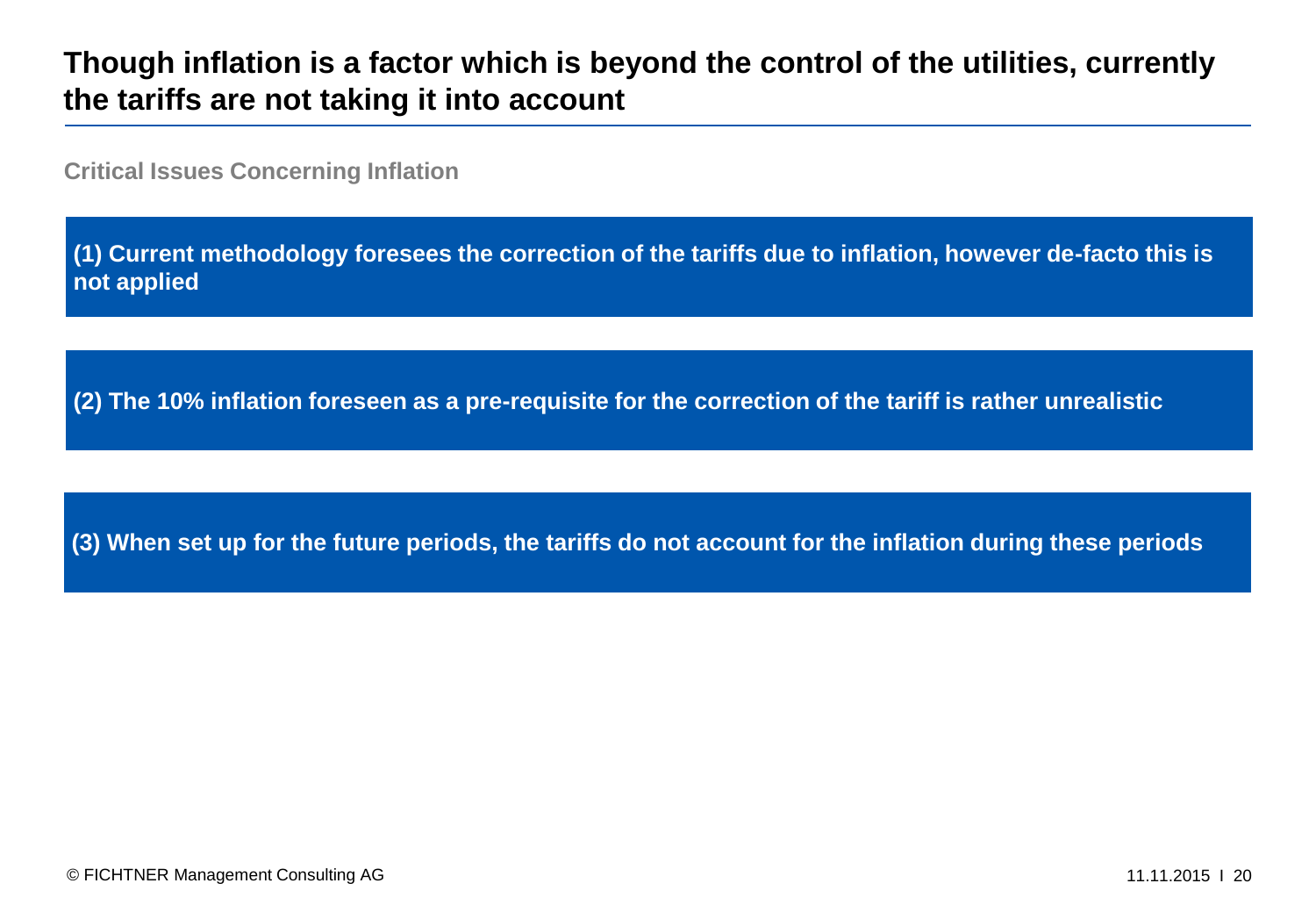- Critical Issues Identified
- Guiding principles

**WACC** 

Regulatory Asset Base

Inflation Indexing

#### **Cost Subsidies**

Losses (technical and commercial) and Metering

Pressure Zones (Tariff)

Forward Looking Regulation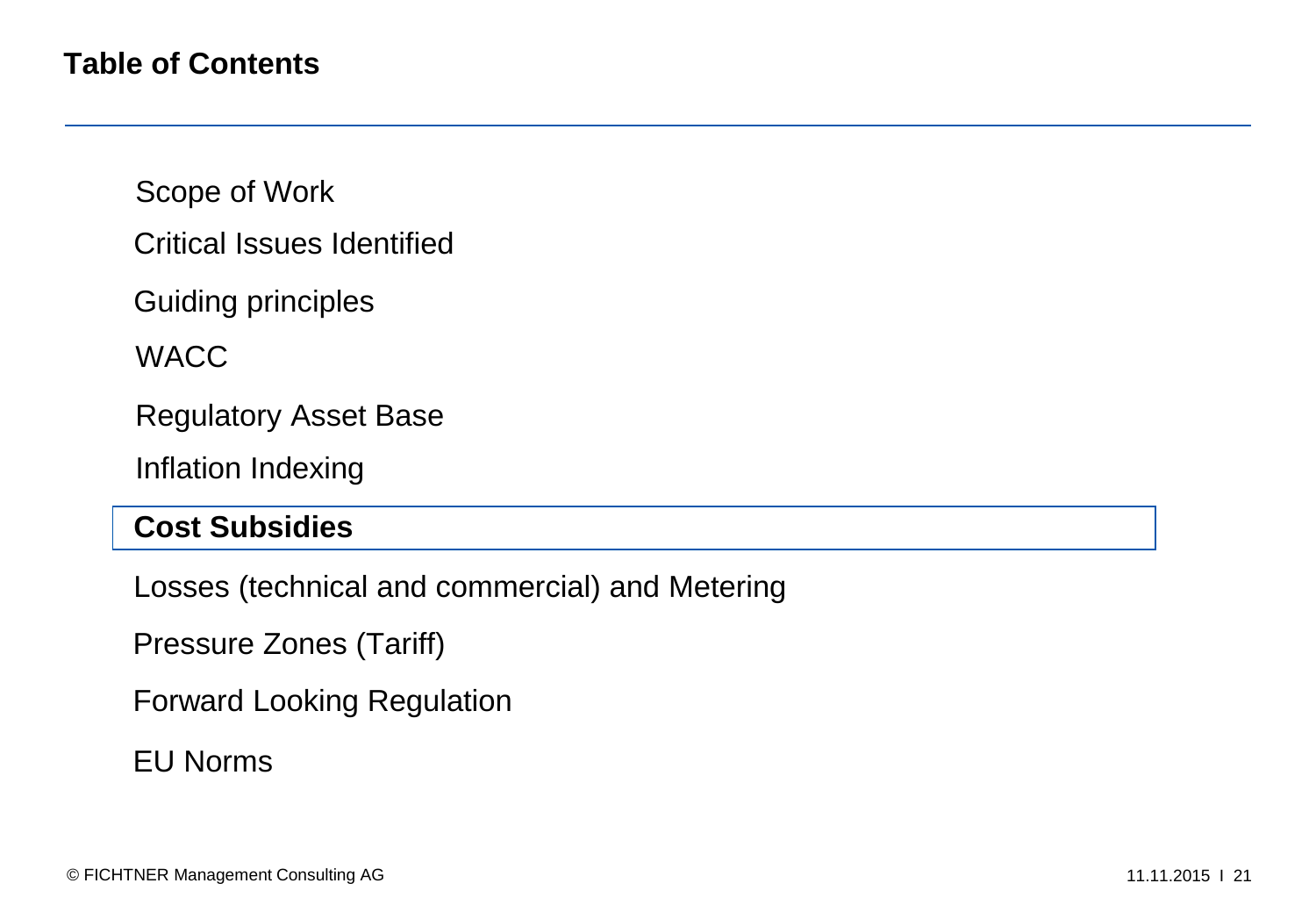# **Subsidies are designed to support vulnerable groups and effective subsidy design entails different delivery, timing and funding mechanisms**

**Cost Subsidies: International Approach**

**Rationale for Subsidization** Subsidies are needed to support vulnerable customers, mostly poor households

 Subsidies are mostly applied in emerging economies, while developed economies exhibit a standard of living which mostly does not justify subsidization



Internationally cross subsidies are often applied: financially stronger consumer groups subsidize vulnerable groups. Delivery mechanisms depend on the institutional capacity of a country to handle administrative effort while cash transfers are preferable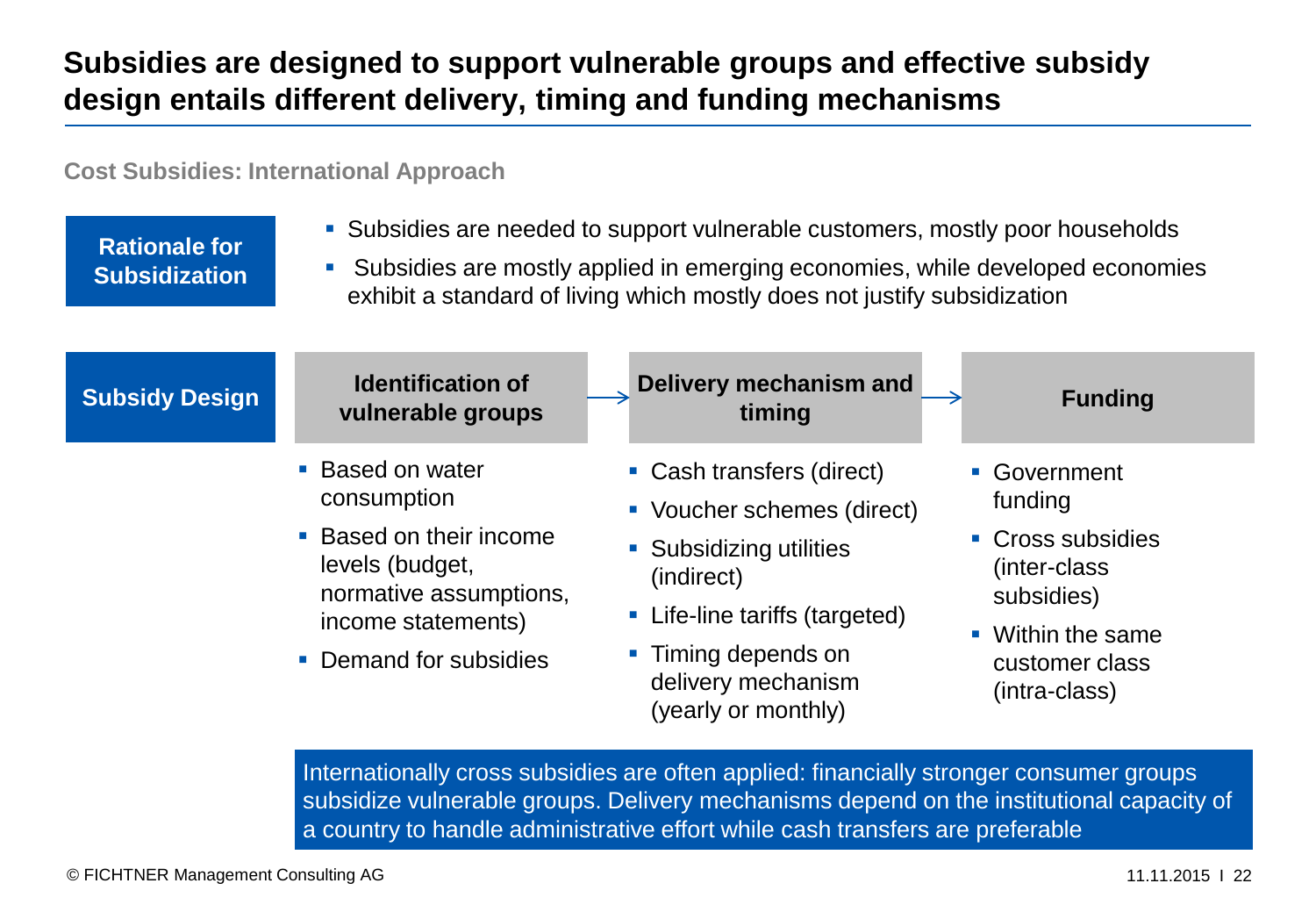# **Each subsidy design has its advantage and disadvantage while applicability depends on the particular context of a country**

**Cost Subsidies: Options and Applicability**

**Options**

- Any of the previously described options is in principle feasible and all of the options have their particular advantages and disadvantages
- There is no international dominant option since subsidization programs are tailored to the particular situation and context of a country
- As a funding option ,cross-subsidization appears to be frequently applied which has the advantage that it avoids using governmental funds. On the other hand, crosssubsidization distorts prices

#### **Applicability**

- Any of the options, as applied internationally, can be adjusted to the situation in Georgia
- **Implementation of a mechanism and its applicability depend on the context of the** country as well as its current situation
- **The issues surrounding subsidies are also highly political and is usually discussed** at a policy level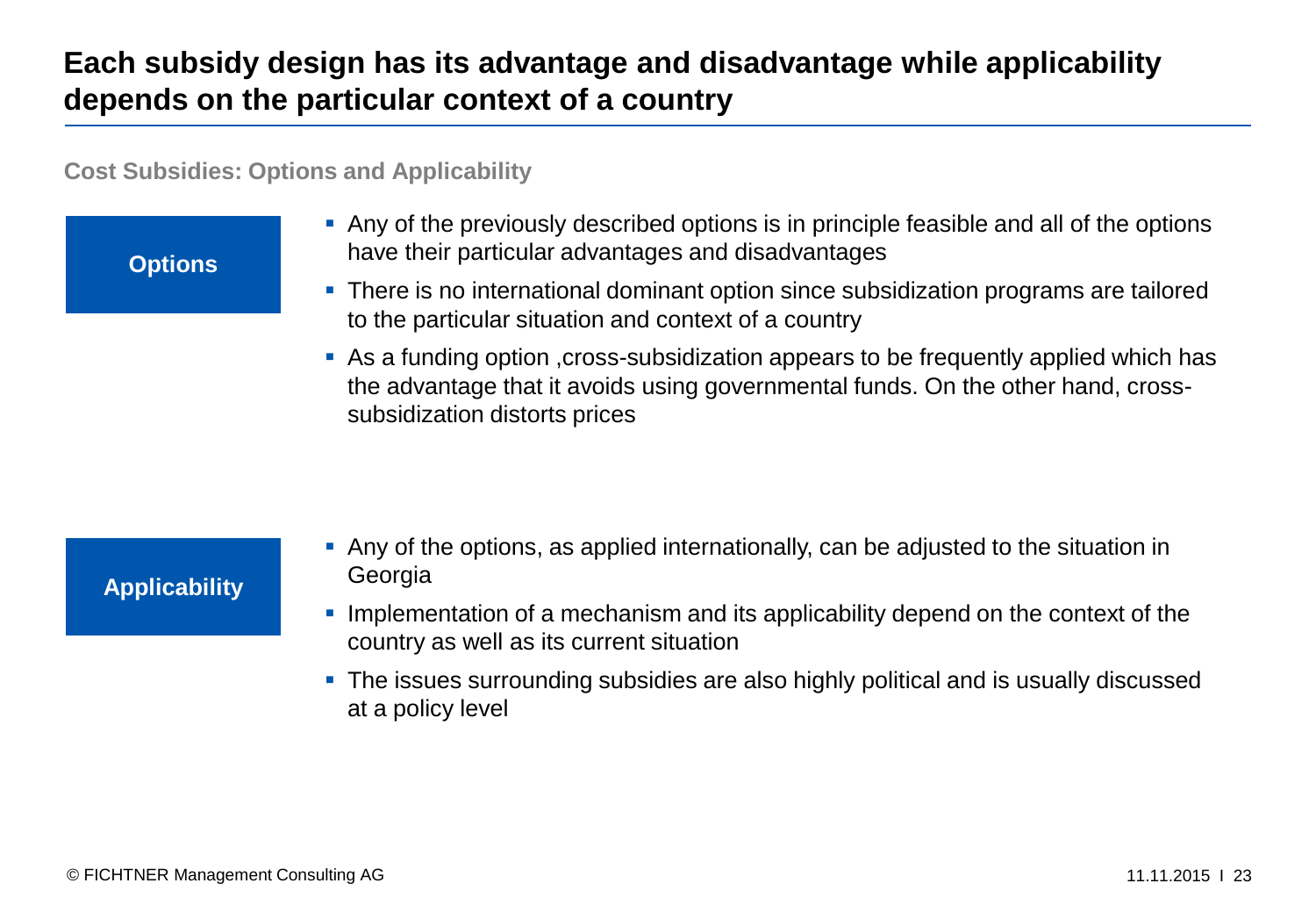# **Subsidies such as direct cash transfers are sometimes employed to help through a transit period of price increase, life-line tariff is a more sustainable concept**

#### **Subsidy Examples**

**Latvia**

 Several cities including Riga supported low income families by means of direct subsidization

 To do so, families applying for the subsidy received a cash transfer in support of their utility bills

#### **Macedonia**

- A number of countries in Central and Eastern Europe and the former Soviet Union have introduced general cash benefits targeting poor households
- These can be provided based on "poverty" status or on eligibility only
- Macedonia for example employed the transfer of subsidies based on "poverty" status

#### **Hungary**

- Hungary employed for some of its utility services such as electricity life-line tariffs, where the initial block of consumption was designated as basic needs consumption block
- The prices for the first block were significantly below than the prices for consumption beyond this "basic needs" or "minimum" consumption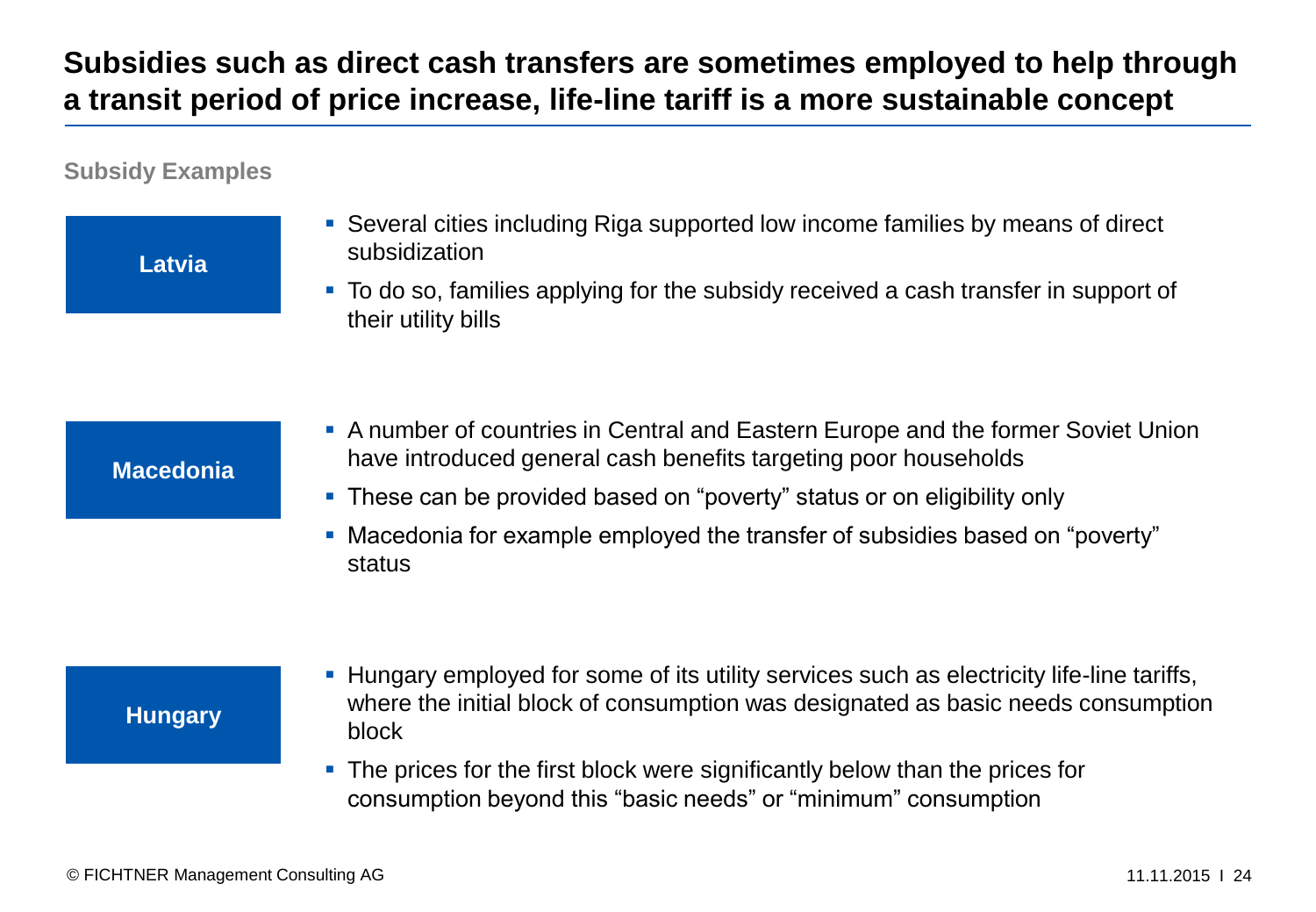## **Subsidies should be targeted at vulnerable groups only. When subsidizing too many individuals, market conditions are distorted**

**Critical Issues Concerning Subsides**

**(1) Subsidies should always be designed to support certain members of a consumer group**

**(2) If a whole consumer group is subsidized by another consumer group, the market is essentially distorted**

**(3) If cross subsidies are implemented, tariffs should not be fixed as then the market gets even more distorted**

**(4) Therefore, when implementing subsidies an identification of vulnerable groups is needed**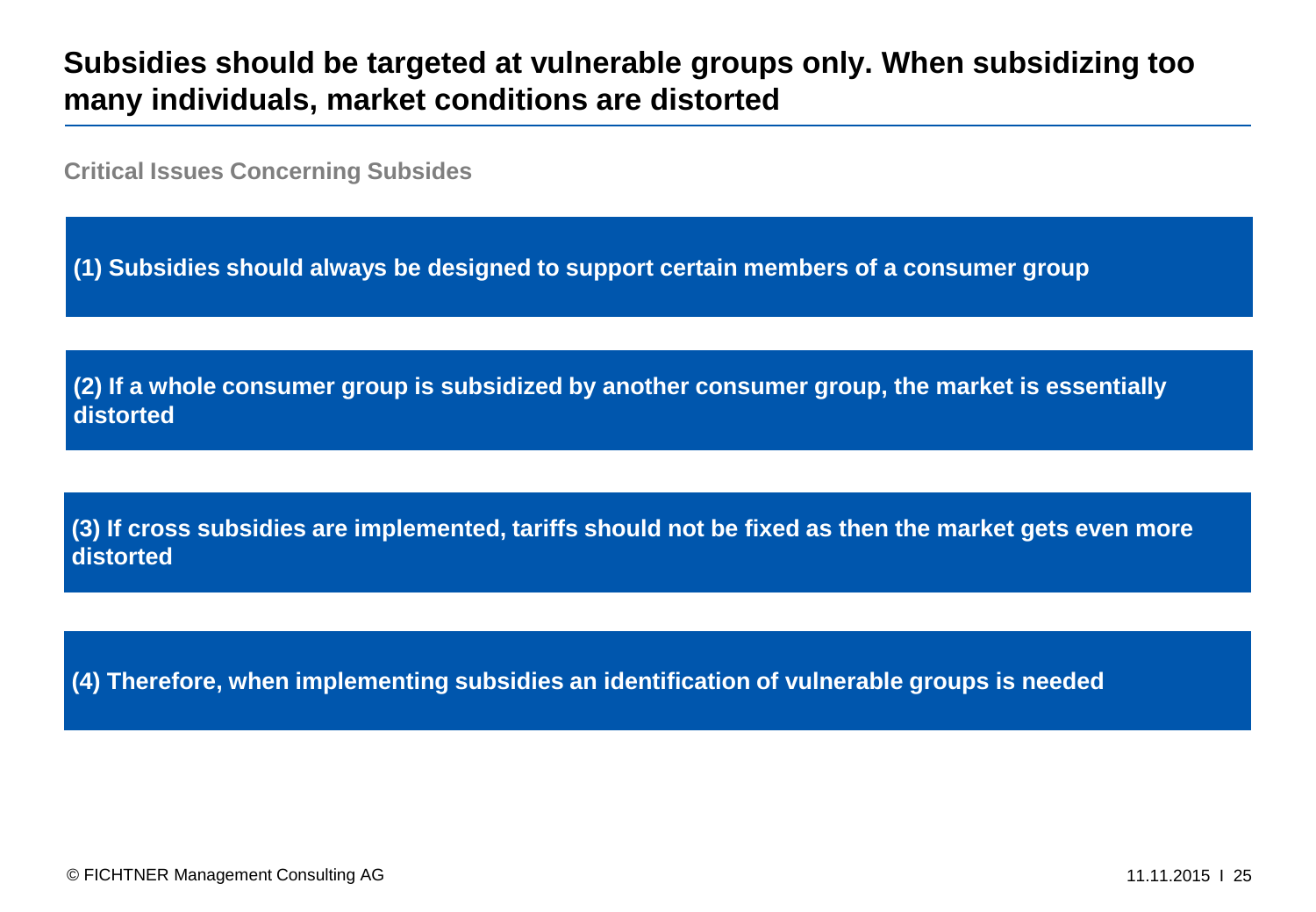- Critical Issues Identified
- Guiding principles

**WACC** 

- Regulatory Asset Base
- Inflation Indexing

Cost Subsidies

## **Losses (technical and commercial) and Metering**

Pressure Zones (Tariff)

Forward Looking Regulation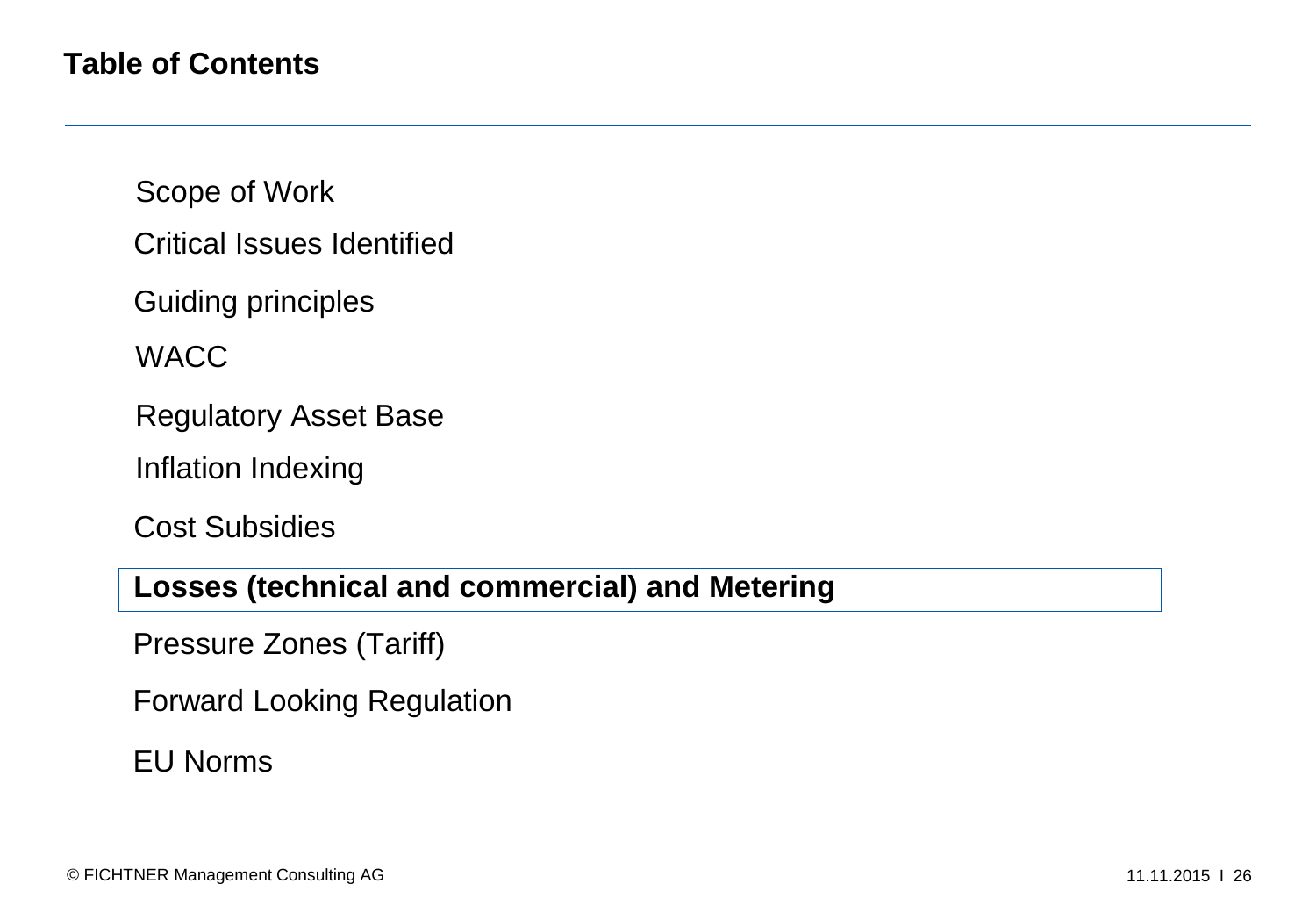# **Internationally, losses are tracked through the water balance and are reduced through loss control programs which also require metering**

**Losses (technical and commercial) and Metering: International Approach (1/2)**

| <b>Water Balance</b> |                                                             | Authorized<br>Consumption | <b>Billed authorized consumption:</b><br>Billed metered and un-metered<br>consumption<br>Unbilled authorized consumption:                   | The water balance<br>$\mathcal{L}_{\rm{eff}}$<br>captures commercial and<br>technical losses<br>• Losses are defined as %       |  |
|----------------------|-------------------------------------------------------------|---------------------------|---------------------------------------------------------------------------------------------------------------------------------------------|---------------------------------------------------------------------------------------------------------------------------------|--|
|                      | <b>System</b><br><b>Input</b><br><b>Volume</b><br>Water     |                           | Unbilled metered and un-metered<br>consumption<br><b>Commercial Losses: Unauthorized</b><br>consumption, meter inaccuracies,<br>data errors | (water produced-metered<br>water)/water produced<br>Metering is essential to<br>$\mathcal{L}_{\mathcal{A}}$<br>determine losses |  |
|                      |                                                             | Losses                    | Technical losses: Leakage in T&D<br>and storage, service connection<br>leaks and storage overflows                                          | • The IWA has guidelines<br>in place to reduce losses                                                                           |  |
| <b>Loss Control</b>  | <b>Losses are reduced through Loss Control Programs</b>     |                           |                                                                                                                                             |                                                                                                                                 |  |
|                      | <b>Water Audits</b>                                         |                           | Intervention                                                                                                                                | <b>Evaluation</b>                                                                                                               |  |
|                      | $\blacksquare$ Flow<br>determination<br>$\blacksquare$ KPIs |                           | • Meter<br>assessment<br>Locating leaks<br>$\mathcal{L}_{\mathcal{A}}$                                                                      | Goals met?<br>$\mathcal{L}_{\mathcal{A}}$<br>Other KPIs?<br>More<br>$\mathcal{L}_{\mathcal{A}}$                                 |  |
|                      | • Options                                                   |                           | • Repair                                                                                                                                    | information?                                                                                                                    |  |

© FICHTNER Management Consulting AG 11.11.2015 I 27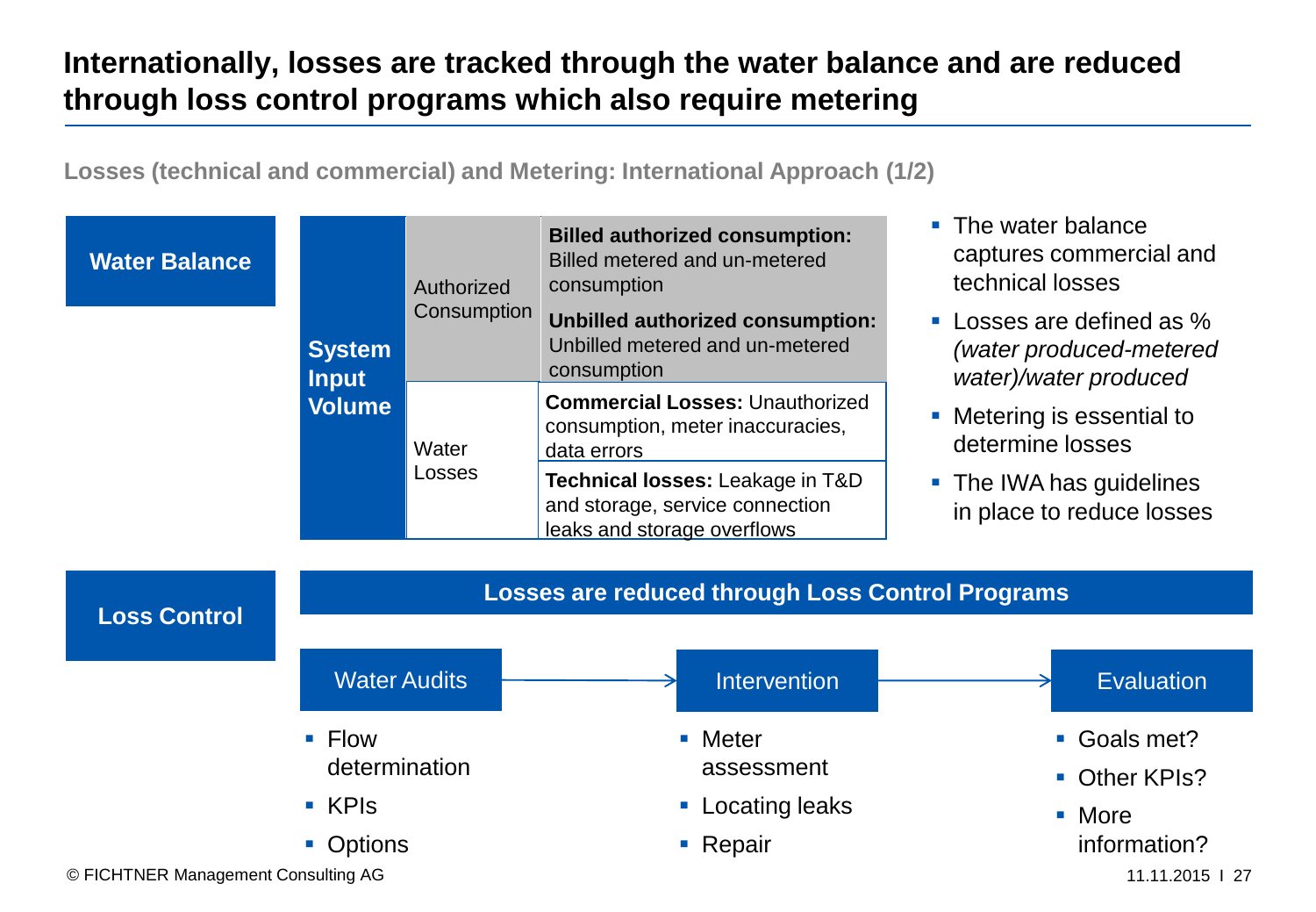# **Water metering is international standard and is needed for loss reduction, accurate billing and water conservation**

**Losses (technical and commercial) and Metering: International Approach (2/2)**

| <b>Metering</b>                                        | • Metering is international practice and is needed to determine losses<br>• This includes not only customer meters but also bulk meters                                           |  |
|--------------------------------------------------------|-----------------------------------------------------------------------------------------------------------------------------------------------------------------------------------|--|
|                                                        | • Also, meters enable more accurate charging and can encourage water conservation                                                                                                 |  |
|                                                        | • Meter installation becomes economically feasible if cost of installation is smaller<br>than costs incurred due to losses and undercharging due to misjudgment of<br>consumption |  |
| • Metering provides essential data for KPI calculation |                                                                                                                                                                                   |  |
|                                                        | • Metering is still rare in CIS countries                                                                                                                                         |  |
| <b>International</b><br><b>Practice</b>                | Comparing 30 utilities in Europe, only 4 have a water meter penetration rate of less than<br>100%. 3 out of these 4 utilities have a penetration rate of 99.9%                    |  |
|                                                        |                                                                                                                                                                                   |  |

**Installation practice**

Bulk meters should be installed to meter at interfaces of the water supply value chain. When installing household meters, it is international practice to install **only one meter per building**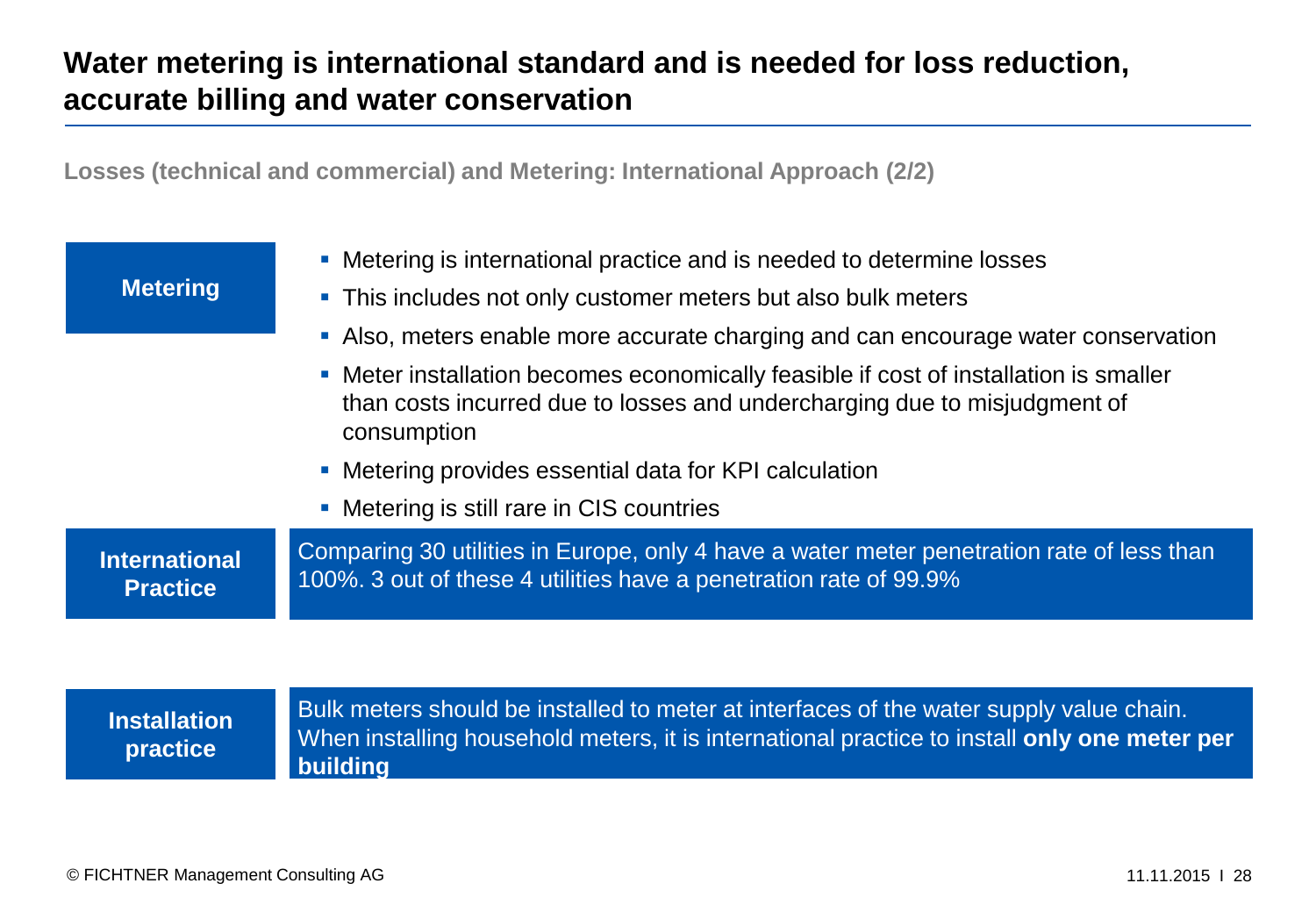# **IWA has defined a number of best practice KPIs to monitor and prevent leakage and losses**

**Losses (technical and commercial): Example KPIs** 

**Current Annual Volume of Real Losses (CARL)**  Volume of water that is lost from the system due to leaks in the transmission and distribution systems CARL (liters/year) = Transmission Losses + Distribution Losses + Storage Losses + Service Line losses **Operational Performance Indicator for Real Losses** Annual volume of real losses from the water audit divided by the number of customer service connections **Unavoidable Annual Real Losses (UARL)** Reference value that represents the theoretical low level of leakage that would exist in a distribution system if all of the best leakage management techniques were successfully employed • UARL (liters/day) = (18 x Lm + Ns x (0.8 + 25 x Lp/1000)) x P Where  $\mathsf{Lm}$  = mains length (km), Ns = number of service connections,  $\mathsf{Lp}$  = average length, property line to meter,  $P =$  average pressure **Infrastructure Leak Index (ILI)** Ratio between the Current Volume of Real Losses and the volume of Unavoidable Annual Real Losses  $\blacksquare$  ILI = CARL/UARL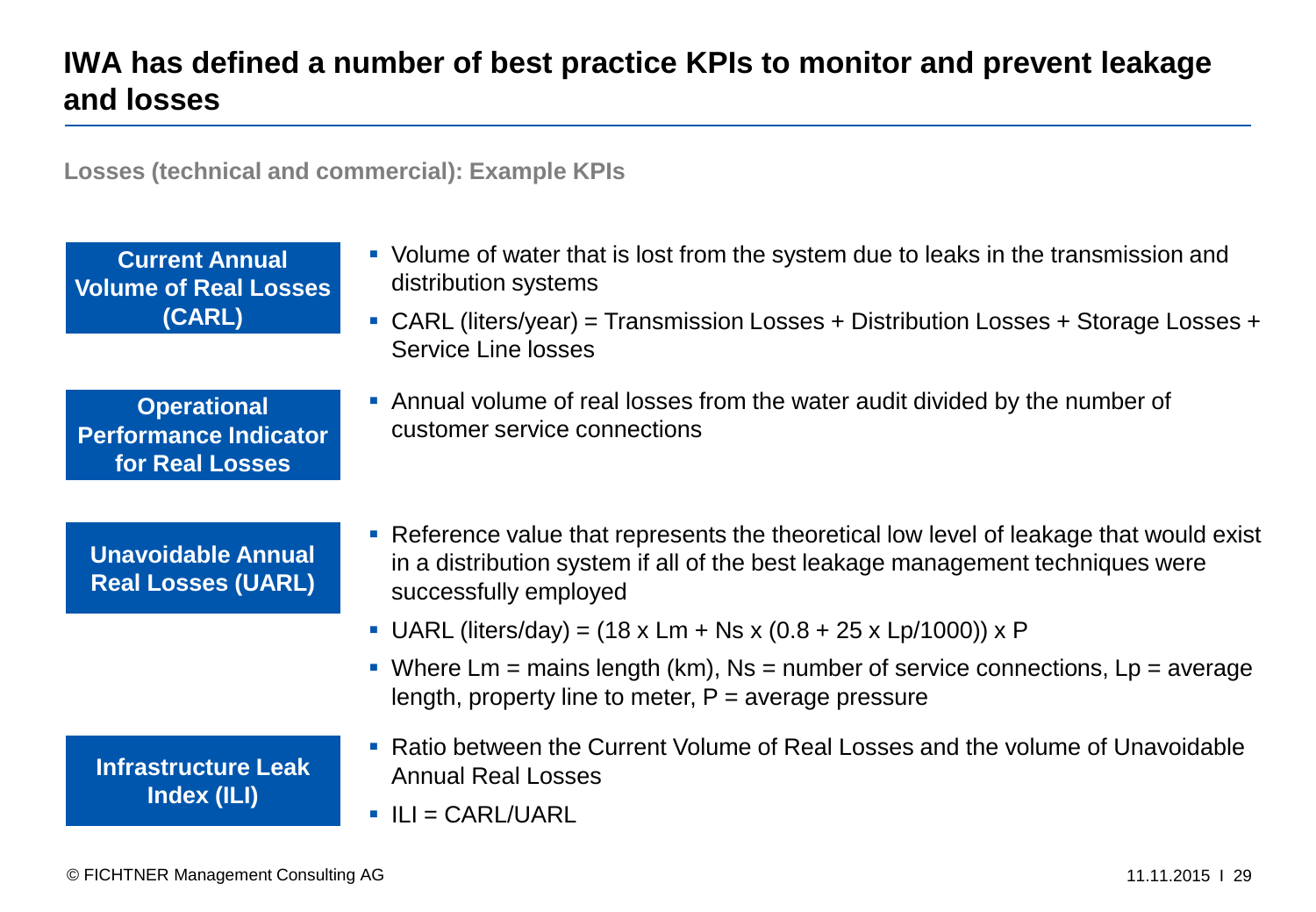# **In order to reduce losses, water meters must be installed. Once this has been completed, loss reduction programs can be initiated**

**Losses (technical and commercial) and Metering: Options and Applicability**



**Applicability** In principle, water meter installation also in light of loss reduction is possible for GWP. Yet, incentives for meter installation need to be in place



Once meter installation has been completed, water balancing and loss reduction programs can be introduced, based on the precise tracking of water inputs and outputs

**International Experience**



Metering is international practice and loss reduction programs are very common around the world. Water Balance tracking is more or less standard. However, metering is still scarce in CIS countries.

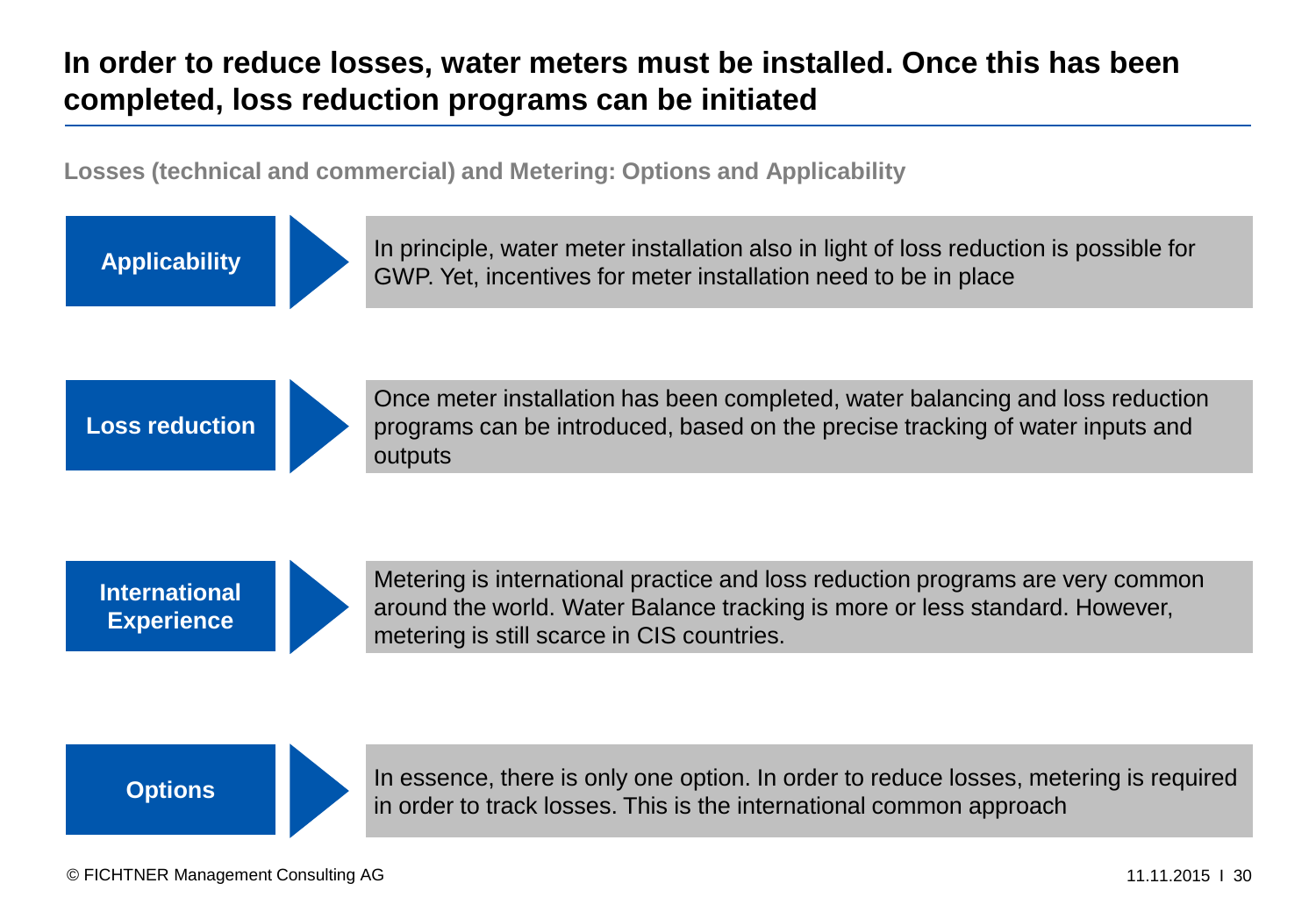## **Incentives to install meters must be present to implement loss prevention. Incentives would be present if the price for water was higher**

**Critical Issues Concerning Losses and Metering**

**(1) In order to initiate loss prevention and to install meters to do so, the right incentives have to be in place**

**(2) In Georgia, currently the tariffs are so low that these incentives are not given. If the price for water was higher, meter installation and loss prevention would become feasible**

**(3) Also, the current payback period for works is too long, therefore, metering becomes too costly**

**(4) Given the current situation, unmetered customers pay more than metered customers! Therefore, incentives to install meters are not present**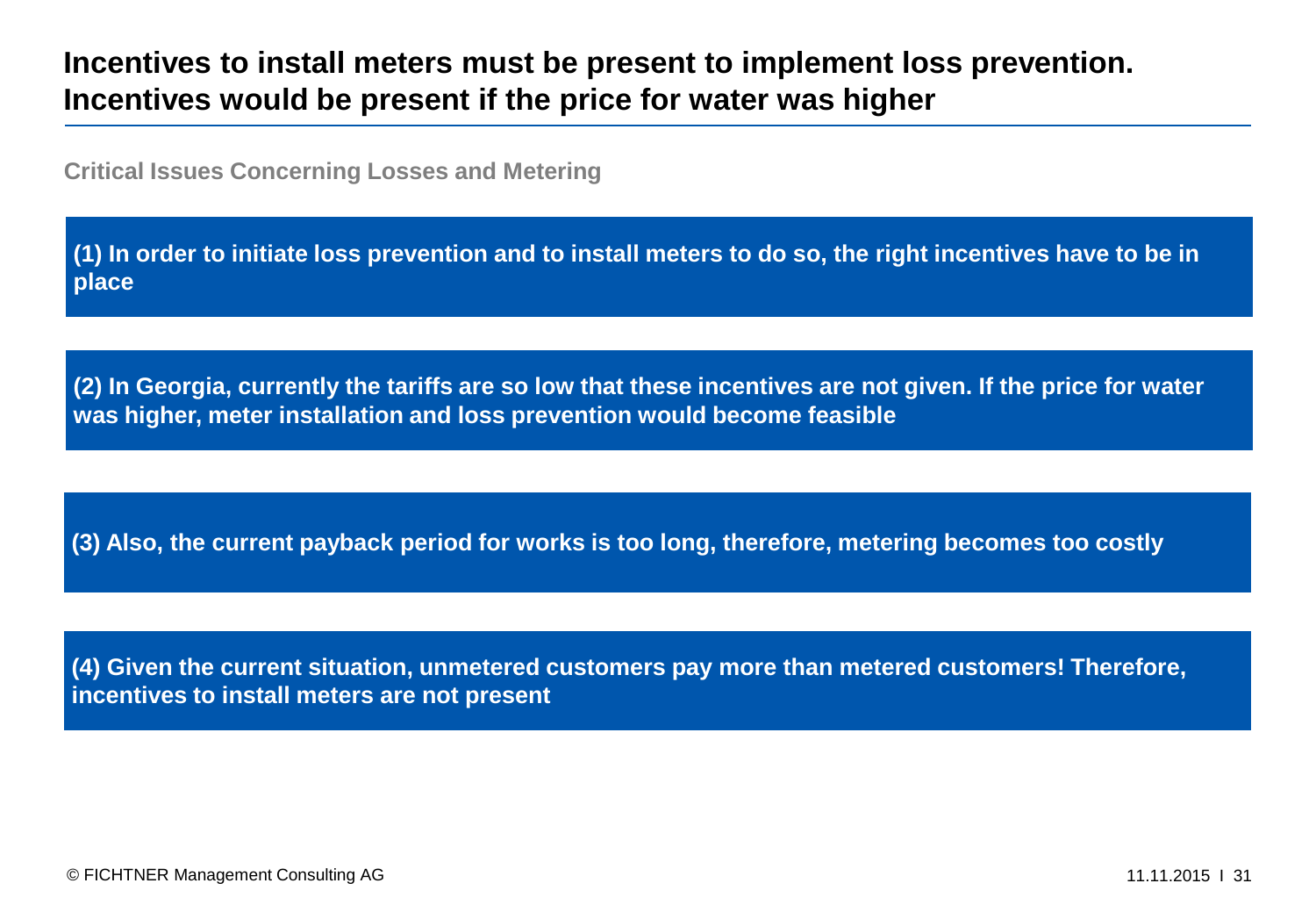- Critical Issues Identified
- Guiding principles

**WACC** 

- Regulatory Asset Base
- Inflation Indexing

Cost Subsidies

Losses (technical and commercial) and Metering

#### **Pressure Zones (Tariff)**

Forward Looking Regulation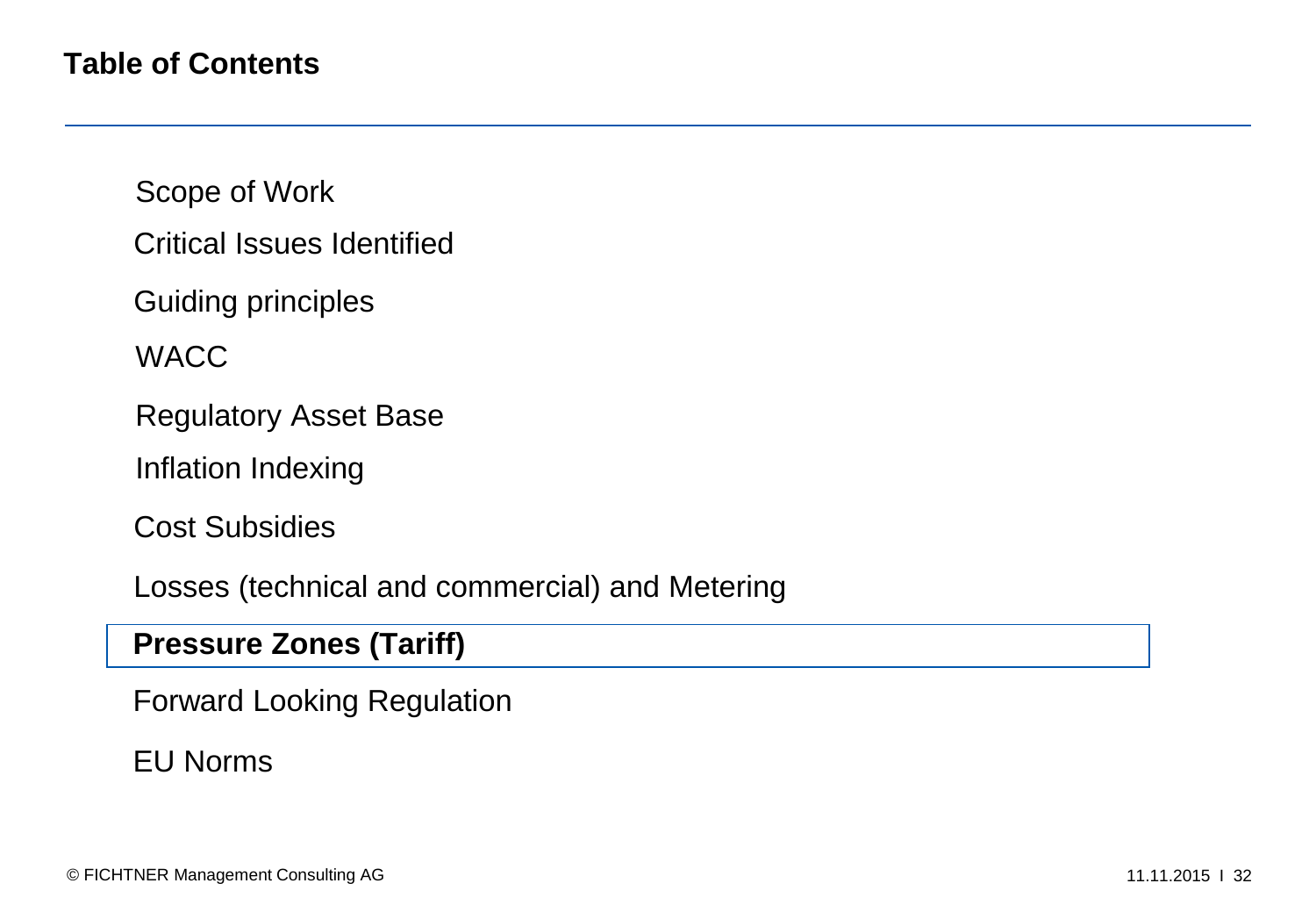# **Depending on the particular situation of a country, end-user tariffs should be designed to best fit that situation.**

**Pressure Zones (Tariff): Tariff design principles**

- Pay according to usage
- No detailed cost allocation
- **Encourages conservation**
- **Easy to implement**

#### **Disadvantages Disadvantages Disadvantages**

- **Revenue varies due to** seasons
- **If demand forecasts are to** far off, revenue requirements will be wrong
- **High consumption** customers can free ride

#### **Advantages Advantages Advantages**

- Charge is set close to marginal cost of service
- Customers with higher capacity costs are charged more
- The more customers consume the higher the rate

- May be difficult to justify
- May not accurately reflect higher costs of serving small customers
- Can penalize some households

#### **Volumetric Inclining block volumetric Two-part (fixed+volumetric)**

- **Steady stream of income**
- Customer costs are assigned how they are incurred
- **Easy to implement**

- Could be unfair to low-use customers
- Might penalize low income households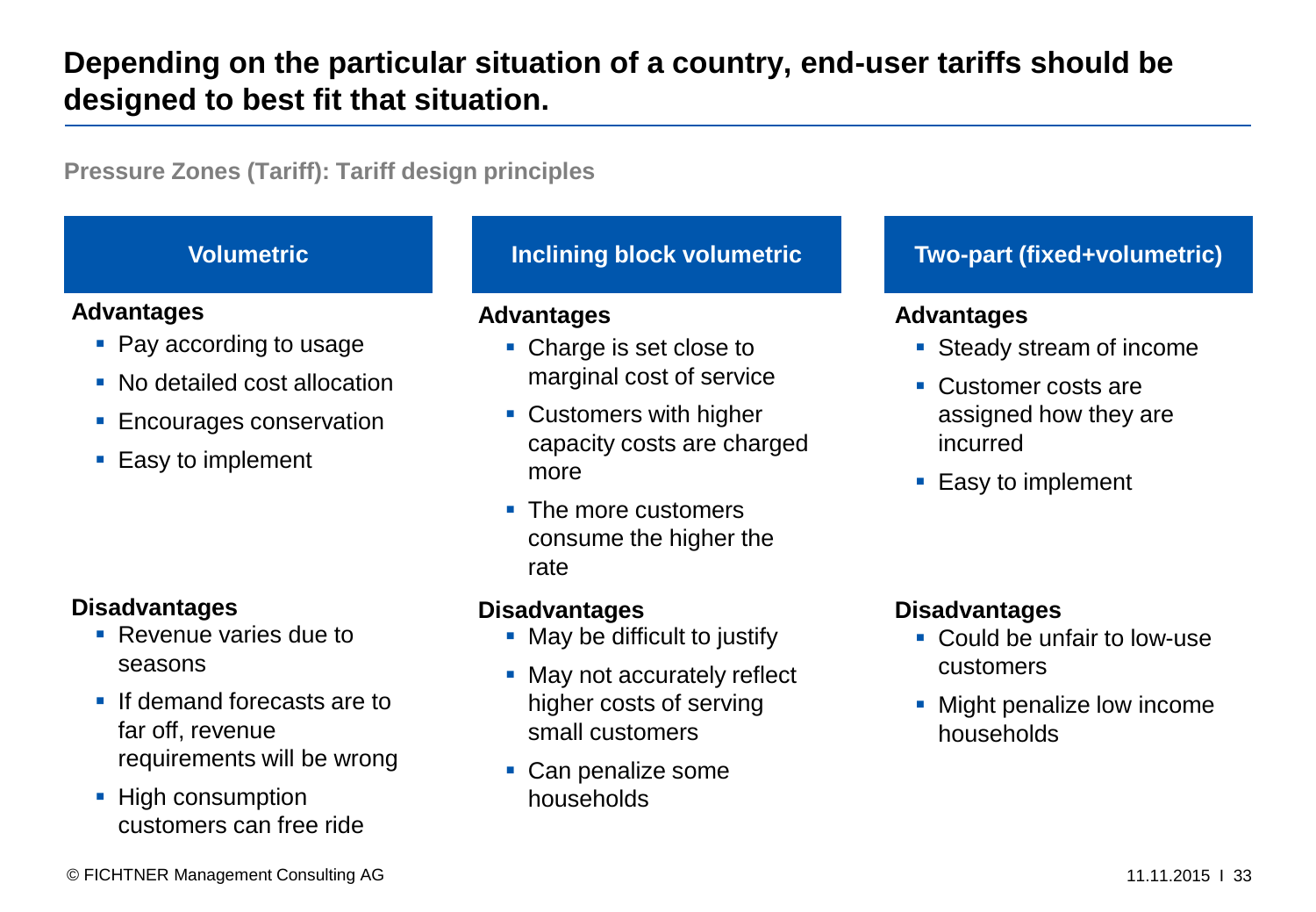# **Elevation charges are used to compensate the increased costs for serving pressure zones with an increased elevation.**

#### **Pressure Zones (Tariff): International Approach**

| <b>Elevation</b>                   | Elevation charges are in principle additional charges for pumping up water to a higher<br>$\mathcal{C}$<br>elevation.                                                                              |                                                                                             |                                   |  |
|------------------------------------|----------------------------------------------------------------------------------------------------------------------------------------------------------------------------------------------------|---------------------------------------------------------------------------------------------|-----------------------------------|--|
| <b>Charges</b>                     | • These charges should recover the cost of pumping water to higher-elevation<br>customers.                                                                                                         |                                                                                             |                                   |  |
|                                    | • Charges can be explicitly billed to higher elevation customers or can be woven into<br>overall tariff design, whereas the charges are then averaged across all customers                         |                                                                                             |                                   |  |
|                                    | Explicit elevation charges are mostly applied in the US, while in Europe these charges<br>$\mathcal{C}$<br>are implicitly integrated in the tariff system and therefore averaged across customers. |                                                                                             |                                   |  |
| <b>Elevation</b><br><b>Charges</b> | <b>Elevation surcharges of a Californian (US) Utility</b>                                                                                                                                          |                                                                                             |                                   |  |
| <b>Examples</b>                    | <b>Elevation</b><br>Band 1                                                                                                                                                                         | Pressure zones serving elevation 0 to 61 meters.<br>No pumping required, i.e. gravity flow. | USD 0.00 per<br>2.8 <sup>m3</sup> |  |
|                                    |                                                                                                                                                                                                    |                                                                                             |                                   |  |
|                                    | <b>Elevation</b><br>Band 2                                                                                                                                                                         | Pressure zones serving elevation 61 to 183 meters.<br>Pumping required.                     | USD 0.60 per<br>2.8 <sup>m3</sup> |  |
|                                    |                                                                                                                                                                                                    |                                                                                             |                                   |  |
|                                    | <b>Elevation</b><br>Band 3                                                                                                                                                                         | Pressure zones serving more than 183 meters.<br>Substantial pumping required.               | USD 1.24 per<br>2.8 <sup>m3</sup> |  |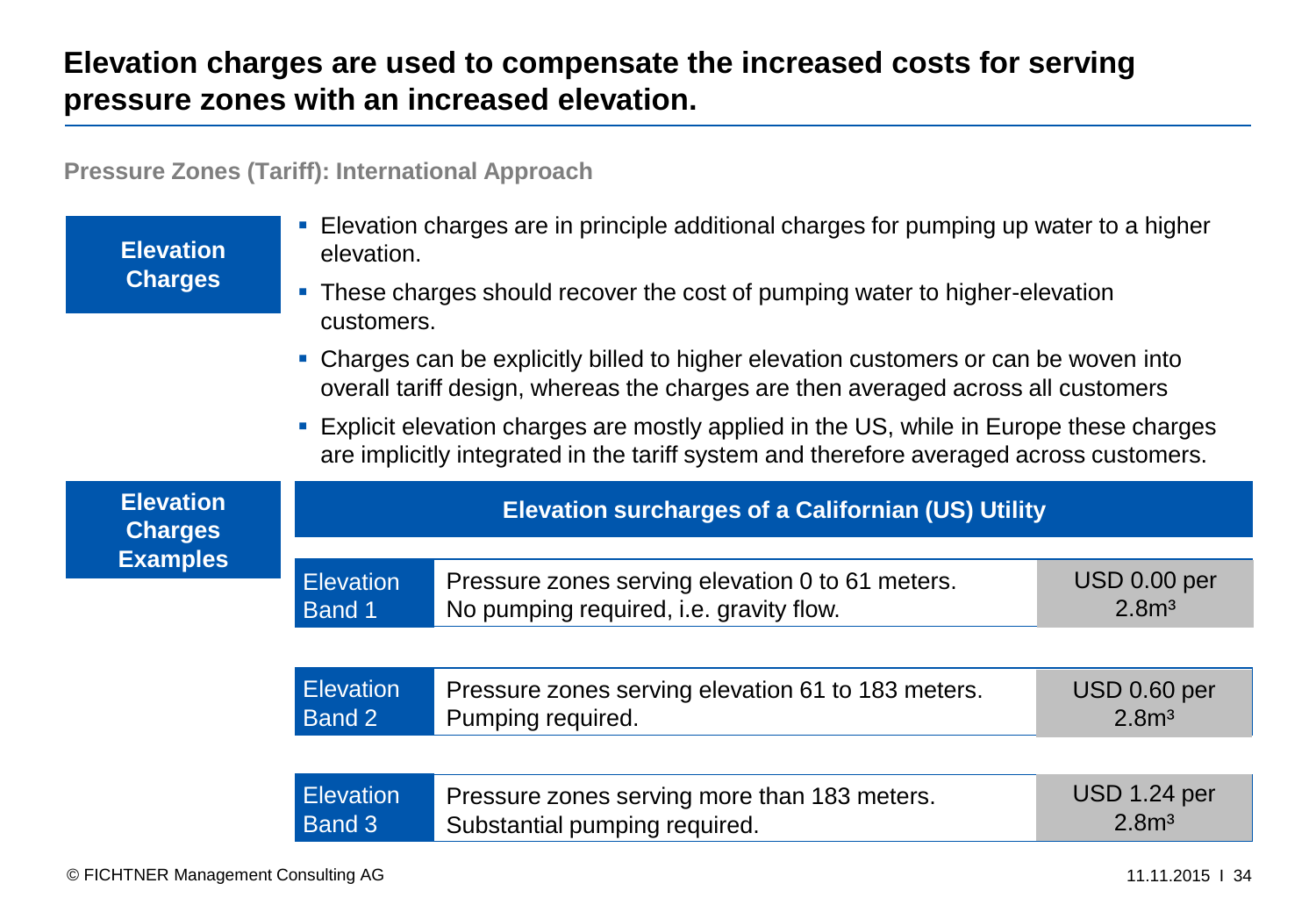# **Increased costs due to higher elevations can be woven into general tariff design or can be explicitly charged per customer.**

**Pressure Zones (Tariff): Options and Applicability**

#### **Options**

- **There are in principle two options how increased costs due to pressure zones can** be recovered by the utility: (i) Through explicit elevation charges or (ii) by implicitly incorporating the charges into the tariff structure and averaging it across all customers.
- If an explicit option is chosen, the charges should be calculated on a similar basis as general water tariffs are calculated.
- If the implicit option is chosen, the pumping stations will be part of RAB and electricity consumption of the pumps as well as O&M will be part of the allowable O&M expenses.

#### **Applicability**

- In principle, this rather concerns general tariff design and should be subject to discussion.
- Both options are in general applicable and have their particular advantages and disadvantages.
- **However, in order to implement elevation charges, the tariff charges must be part** volumetric.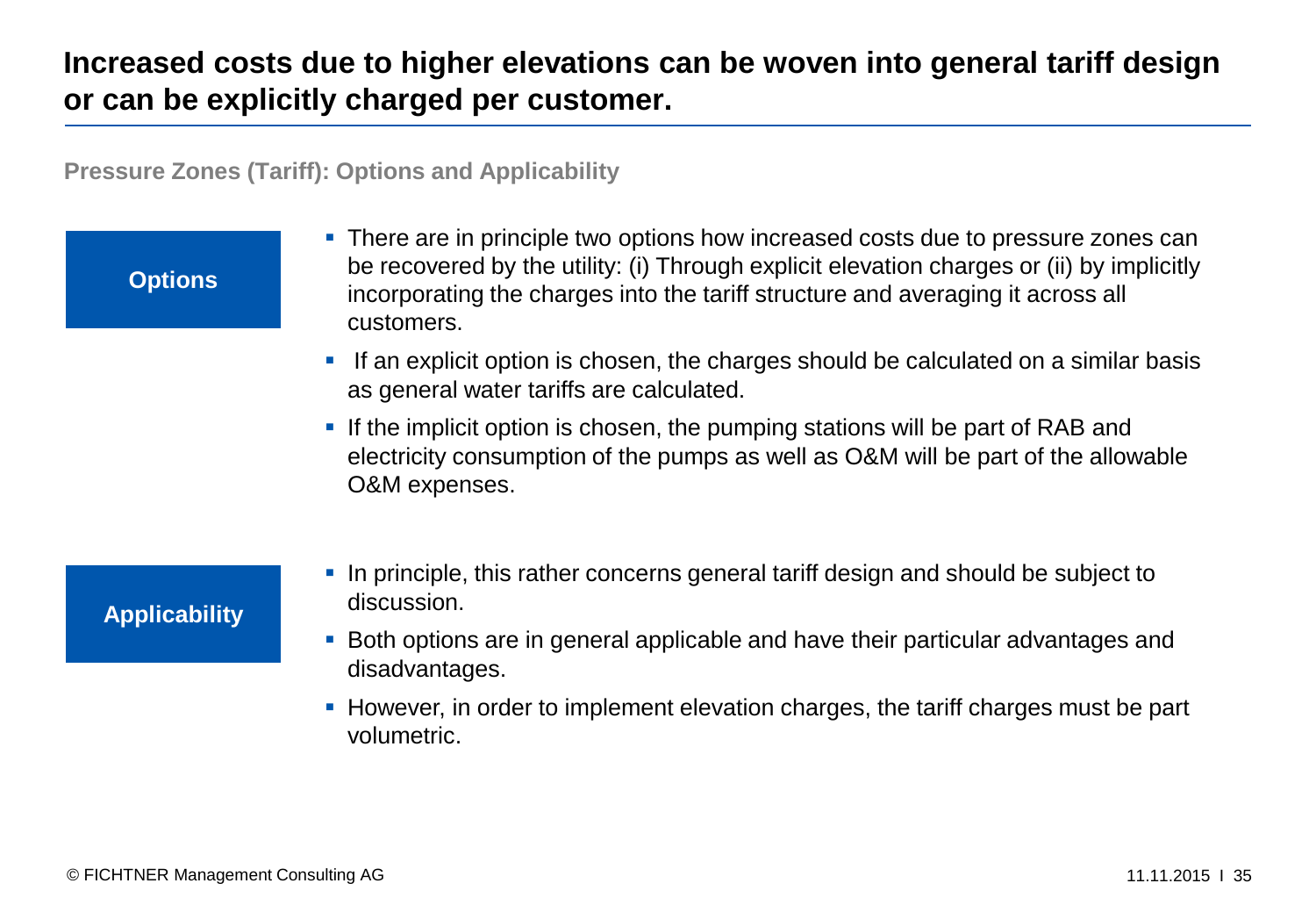## **WACC calculations must be done in a transparent manner as well as should be updated regularly and should reflect the risks of the market**

**Critical Issues Concerning Pressure Zones**

**(1) Tbilisi has 5 elevation zones with up to 1000 m of difference which results in significant pumping costs**

**(2) The consumption by the households in the higher elevated zones is estimated to be higher as those are single family houses which use the water also for gardening purposes**

**(3) Using same tariffs for higher elevated zones does not foster responsible use of water and does not reflect the real costs of the service**

**(4) The number of connections within the higher elevated zones are those which grow the fastest which causes increase of the total costs for water supply by GWP**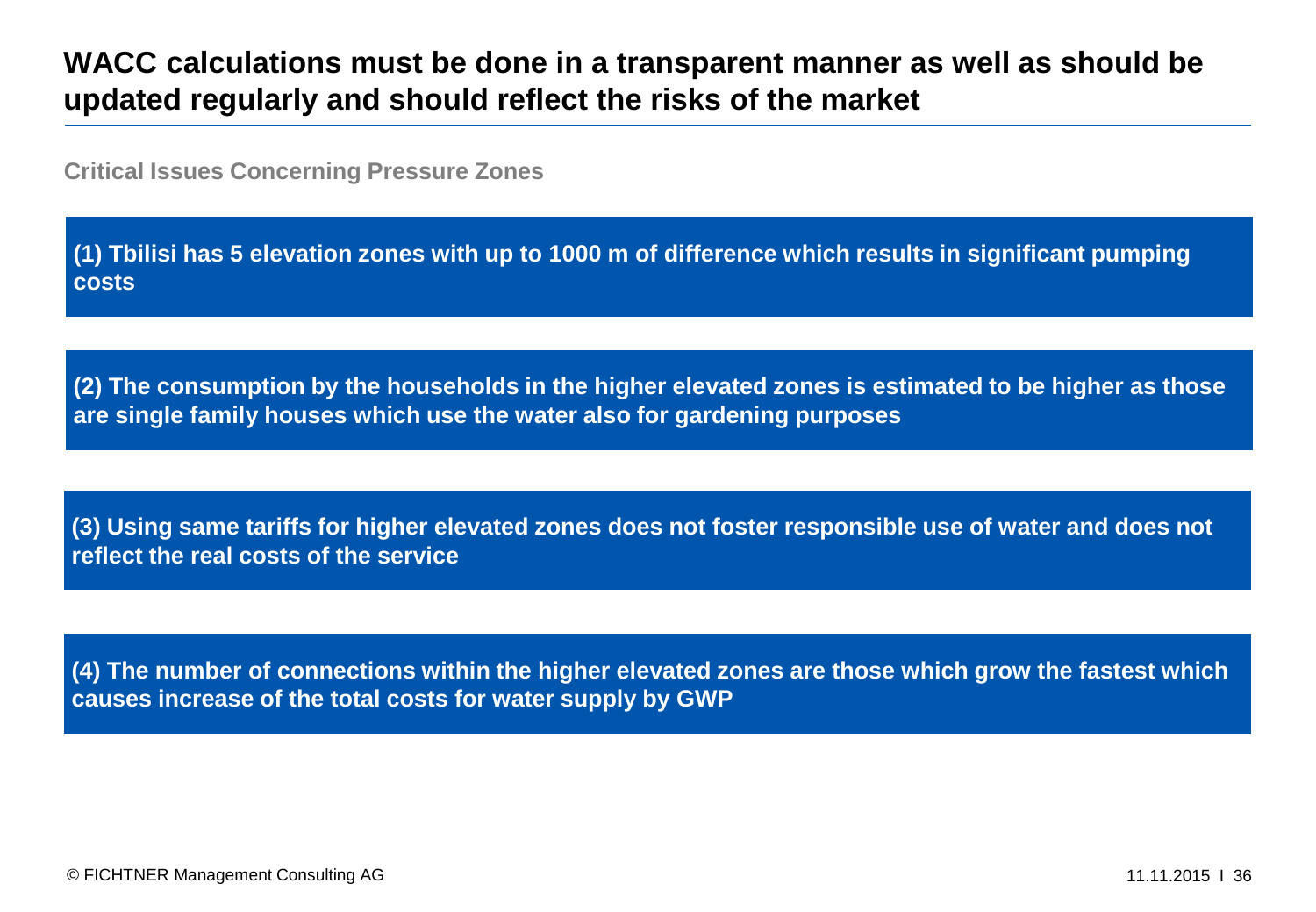- Critical Issues Identified
- Guiding principles

**WACC** 

- Regulatory Asset Base
- Inflation Indexing

Cost Subsidies

Losses (technical and commercial) and Metering

Pressure Zones (Tariff)

#### **Forward Looking Regulation**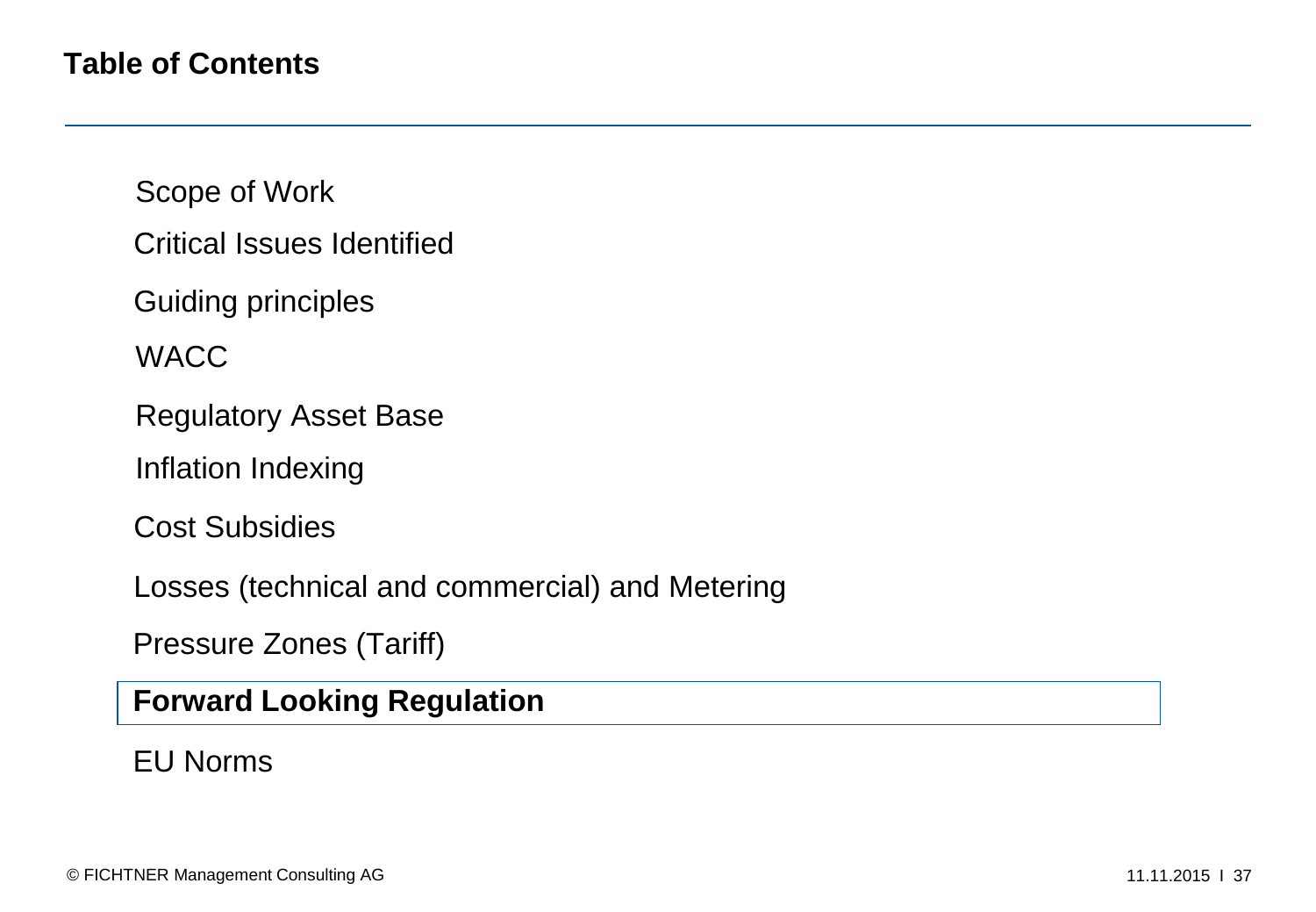# **Regulations must be based on certain principles to be effective and should be, in addition, long-term in order to justify efficient investment, price stability, etc.**

**Forward Looking Regulation: International Approach**

| <b>Regulatory</b><br><b>Principles</b> | Regulation should be designed on regulatory principles such as: transparency,<br>consistency, accountability, targeting and proportionality.                                                                          |  |  |
|----------------------------------------|-----------------------------------------------------------------------------------------------------------------------------------------------------------------------------------------------------------------------|--|--|
|                                        | In order to achieve these principles, regulation must take the future into account as<br>$\mathcal{L}_{\mathcal{A}}$<br>water provision is a <b>long term</b> business                                                |  |  |
|                                        | In order to achieve this, strategic business plans, short-term business plans and<br>$\mathcal{L}_{\mathcal{A}}$<br>budgets, etc., with reference to problematic areas, risks, objectives, reduced impact of<br>costs |  |  |
|                                        | • This should ensure that regulation will become flexible and adaptable.                                                                                                                                              |  |  |
| <b>Forward Looking</b>                 | Regulators such as Ofwat note that to warrant these principles, price review and business<br>planning needs to be performed under a long-term perspective.                                                            |  |  |
|                                        | Long term strategy<br>Long term strategy<br><b>Strategic</b><br>formulation<br>finalization<br><b>Draft business</b><br><b>Final business</b><br>direction<br>plan<br>plan<br>statement                               |  |  |
|                                        | Implementation<br><b>Draft</b><br>Final<br>determination<br>determination                                                                                                                                             |  |  |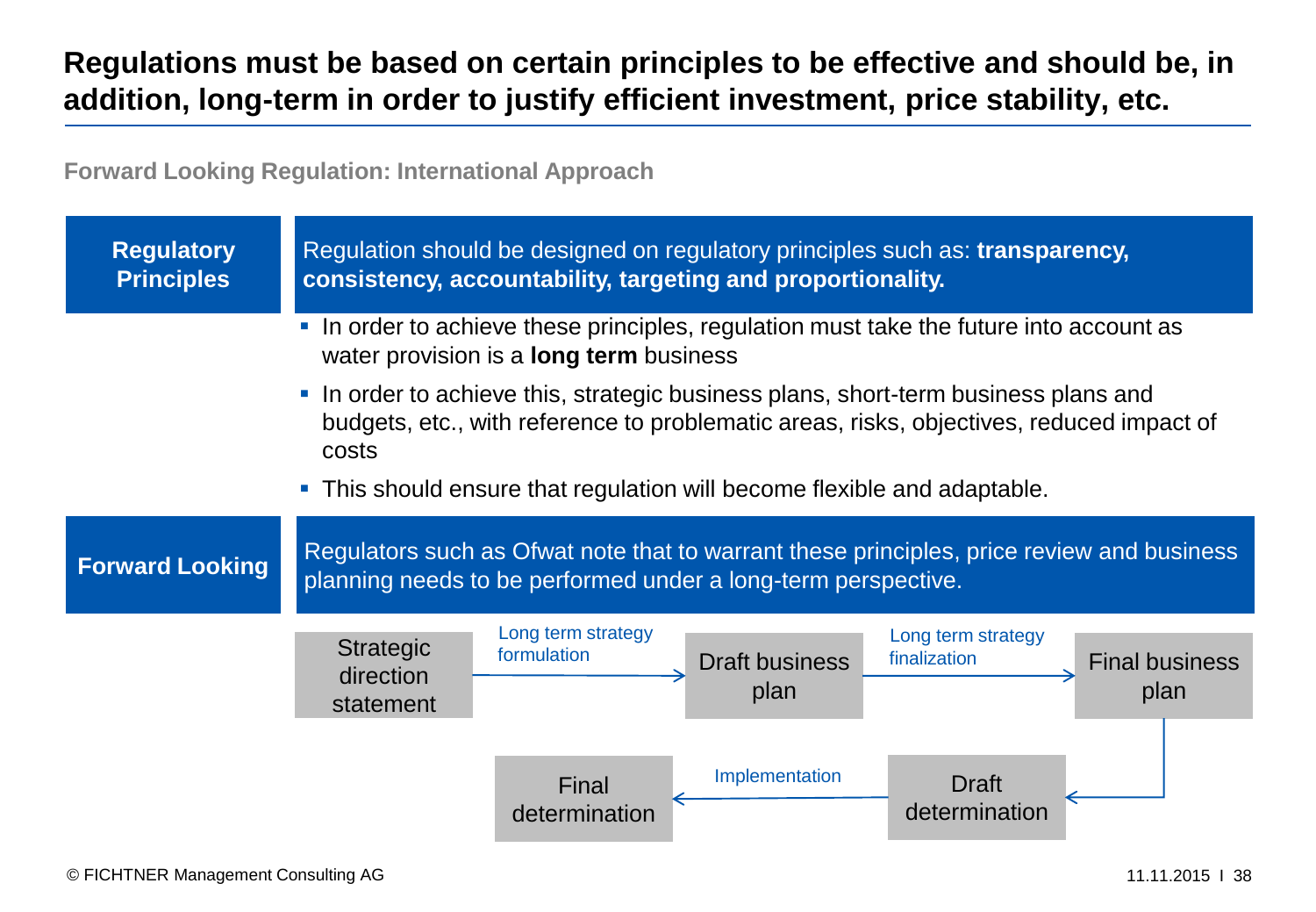# **This is mainly a regulatory issue which would be dictated to GWP, yet, certain tools such as business planning are recommendable.**

**Forward Looking Regulation: Options and Applicability**

**Applicability**

Long-term business planning and regulatory principles are needed and applicable, also in light of pricing policies which aim at establishing a price for one year, yet, applying the same price for several years.

**Benefits**



Justification of investments beyond the regulatory period (e.g. 5 years), greater certainty of activity and workload, confidence in future price limits for customers, establishment of an environment where innovation can thrive.

**International Experience**



Ofwat is a strong supporter of this approach, while more and more regulators follow. This entails also electricity regulators as well as telecommunications.



As this is a regulatory question, this should be discussed and decreed by the regulator, GNERC. This perhaps could be included in the upcoming GNERC regulatory review project.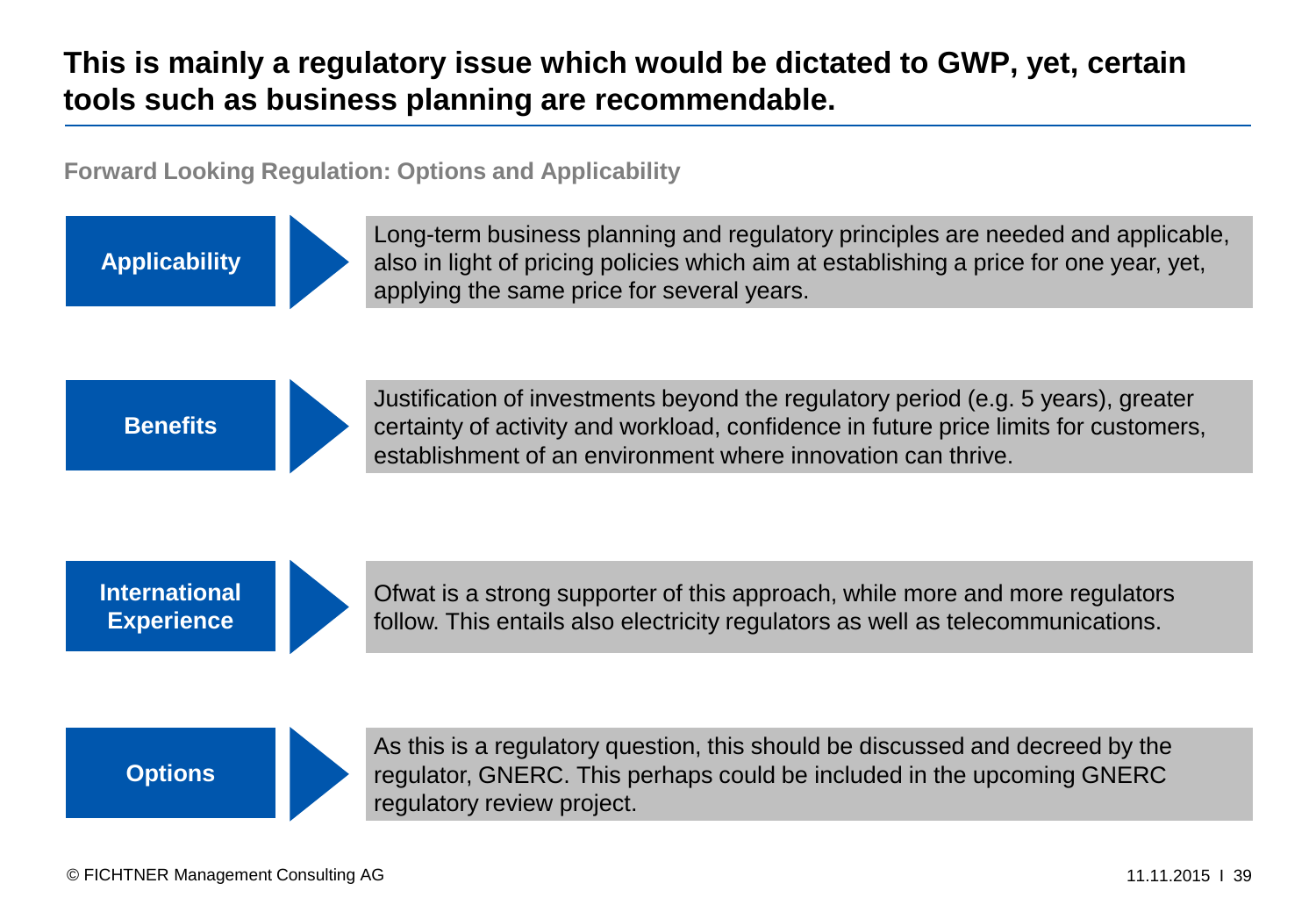Critical Issues Identified

Guiding principles

**WACC** 

Regulatory Asset Base

Inflation Indexing

Cost Subsidies

Losses (technical and commercial) and Metering

Pressure Zones (Tariff)

Forward Looking Regulation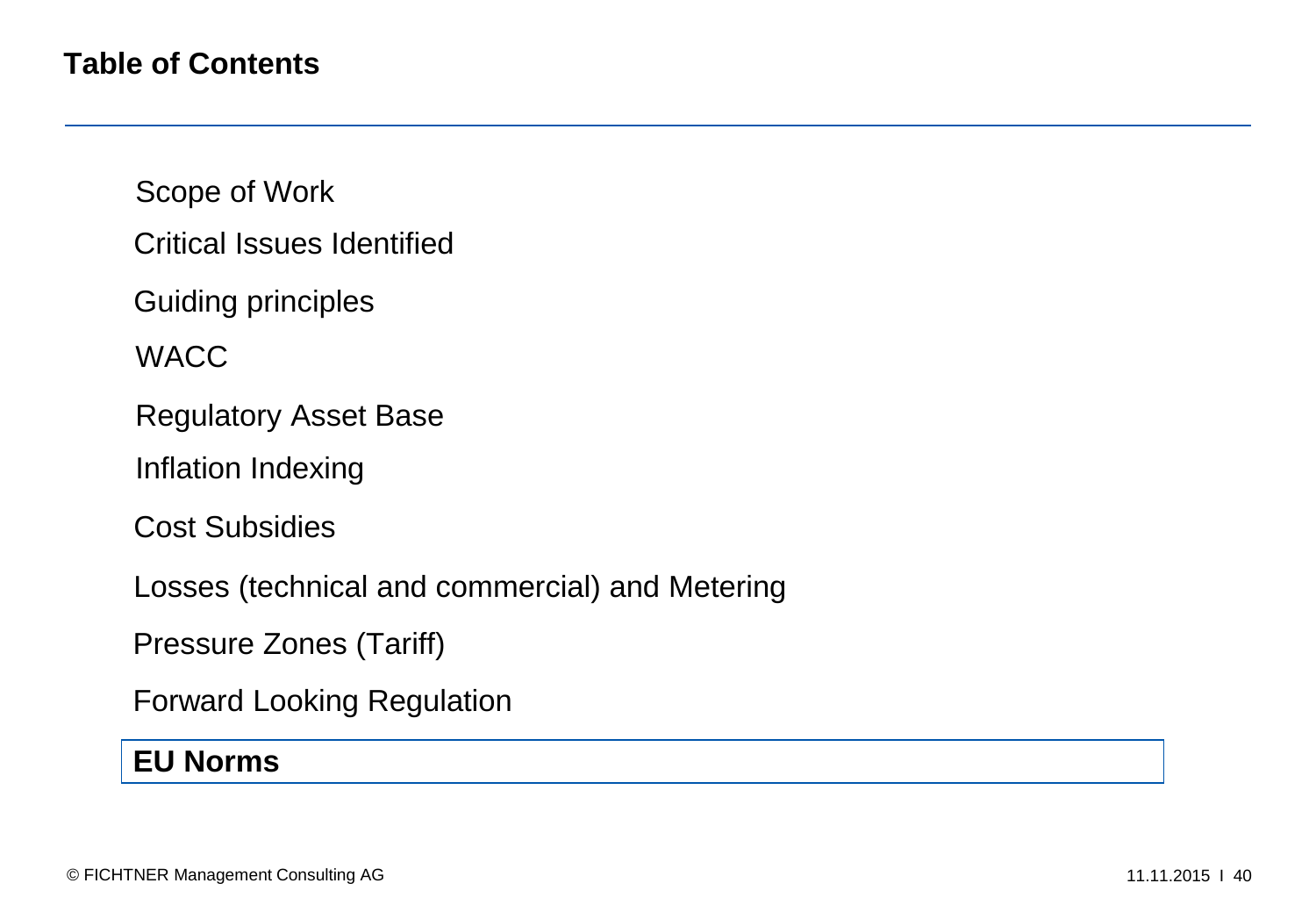# **The EU has a the 98/83/EC Directive in place which regulates drinking water quality standards. It also details other requirements regarding these norms.**

#### **EU Norms: Overview**

| <b>Environmental</b><br><b>Norms</b> | • EU has environmental norms in place for water which is intended for human<br>consumption. Those norms are specified in EU Directive 98/83/EC of 3 November<br>1998.    |                                                                                                                                      |                                                                                                                                                                         |                                                                                 |
|--------------------------------------|--------------------------------------------------------------------------------------------------------------------------------------------------------------------------|--------------------------------------------------------------------------------------------------------------------------------------|-------------------------------------------------------------------------------------------------------------------------------------------------------------------------|---------------------------------------------------------------------------------|
|                                      | • The Directive specifies essential quality standards at EU level.<br>• 48 microbiological, chemical and indicator parameters must be monitored and tested<br>regularly, |                                                                                                                                      |                                                                                                                                                                         |                                                                                 |
|                                      |                                                                                                                                                                          |                                                                                                                                      | • The Directive also requires providing regular information to consumers, and dinking<br>water quality has to be reported to the European Commission every three years. |                                                                                 |
| <b>Further EU</b>                    | Planning                                                                                                                                                                 | Regulation                                                                                                                           | Monitoring                                                                                                                                                              | Reporting                                                                       |
| <b>Principles</b>                    | Obligation to<br>establish<br>water supply<br>zones                                                                                                                      | $\blacksquare$ Ensure<br>population is<br>informed<br>• Environmental<br>regulations<br>are in place<br>• Monitor and<br>investigate | • Appropriate<br>monitoring<br>programs<br>have to be<br>established<br>• Minimum<br>requirements<br>as per<br>98/83/EC                                                 | • Requirement<br>to inform<br>public on<br>quality of<br>water, issues,<br>etc. |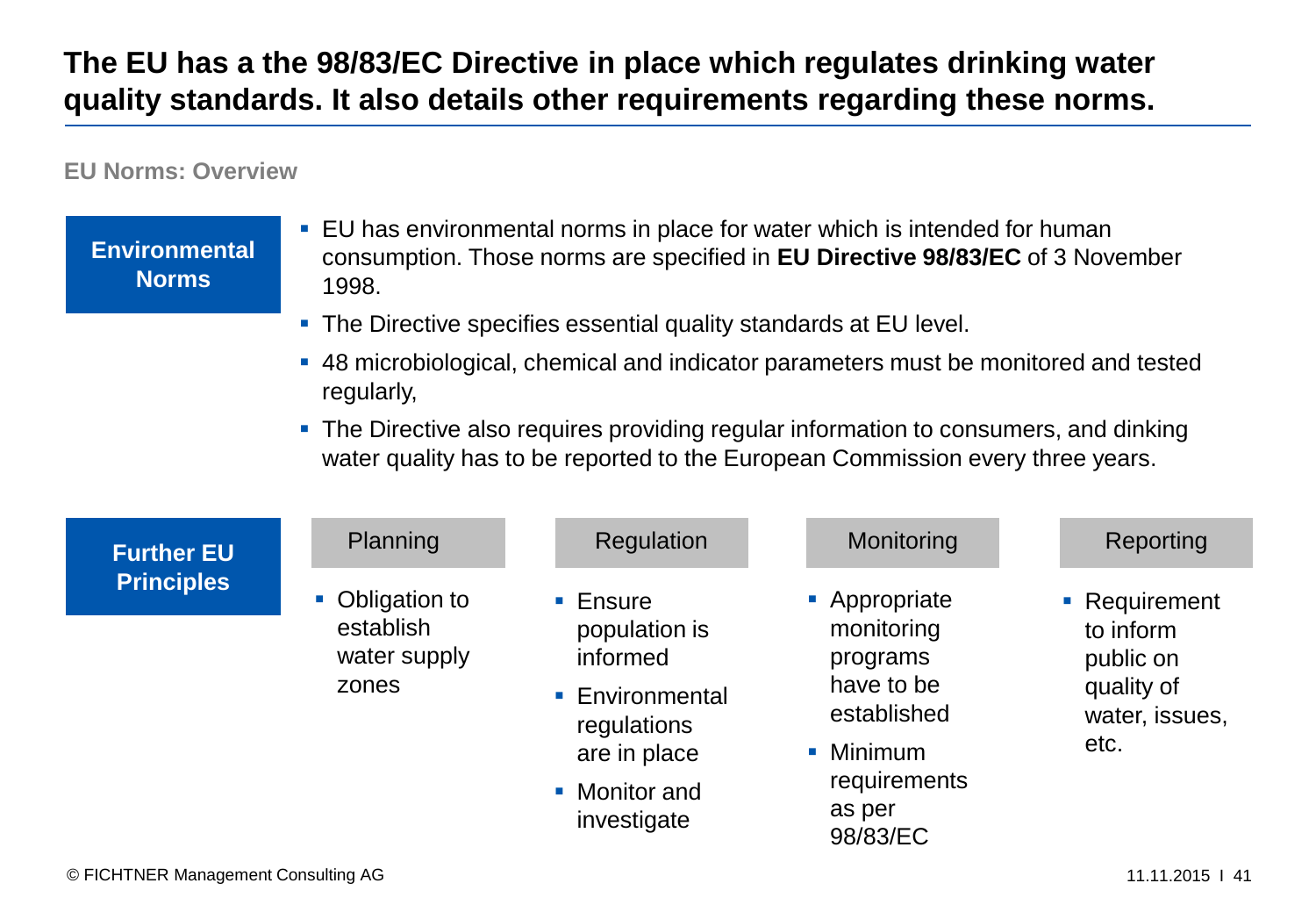# **EU norms can be applied in Georgia, yet, should be subject to discussion on a policy level. Meeting environmental and quality standards require investment**

**EU Norms: Options and Applicability** 

| <b>Options</b>       | • EU norms are designed to be open enough to be implemented by all member states<br>• They are also only binding with respect to the water quality aspect                                              |
|----------------------|--------------------------------------------------------------------------------------------------------------------------------------------------------------------------------------------------------|
|                      | If appropriate infrastructure is in place, environmental norms can be implemented<br>$\Box$<br>• This could also be done in conjunction with a penalty mechanism                                       |
|                      | • In principle, EU norms could also be introduced in Georgia, if the necessary<br>infrastructure is in place in order to adhere to the norms                                                           |
| <b>Applicability</b> | • However, this is primarily a policy issue as well as regulatory issue and should be<br>subject to discussion on government level                                                                     |
| <b>Challenges</b>    | • Many new countries to the EU or countries about to join in the EU face the<br>challenge to meet the high EU environmental water standards while having to<br>extend water services to their citizens |
|                      | • This is connected to significant investments as well as presents institutional<br>challenges                                                                                                         |
|                      | • Croatia, the EU's newest member, faces the challenge to comply with<br>environmental regulations by 2023                                                                                             |
|                      |                                                                                                                                                                                                        |